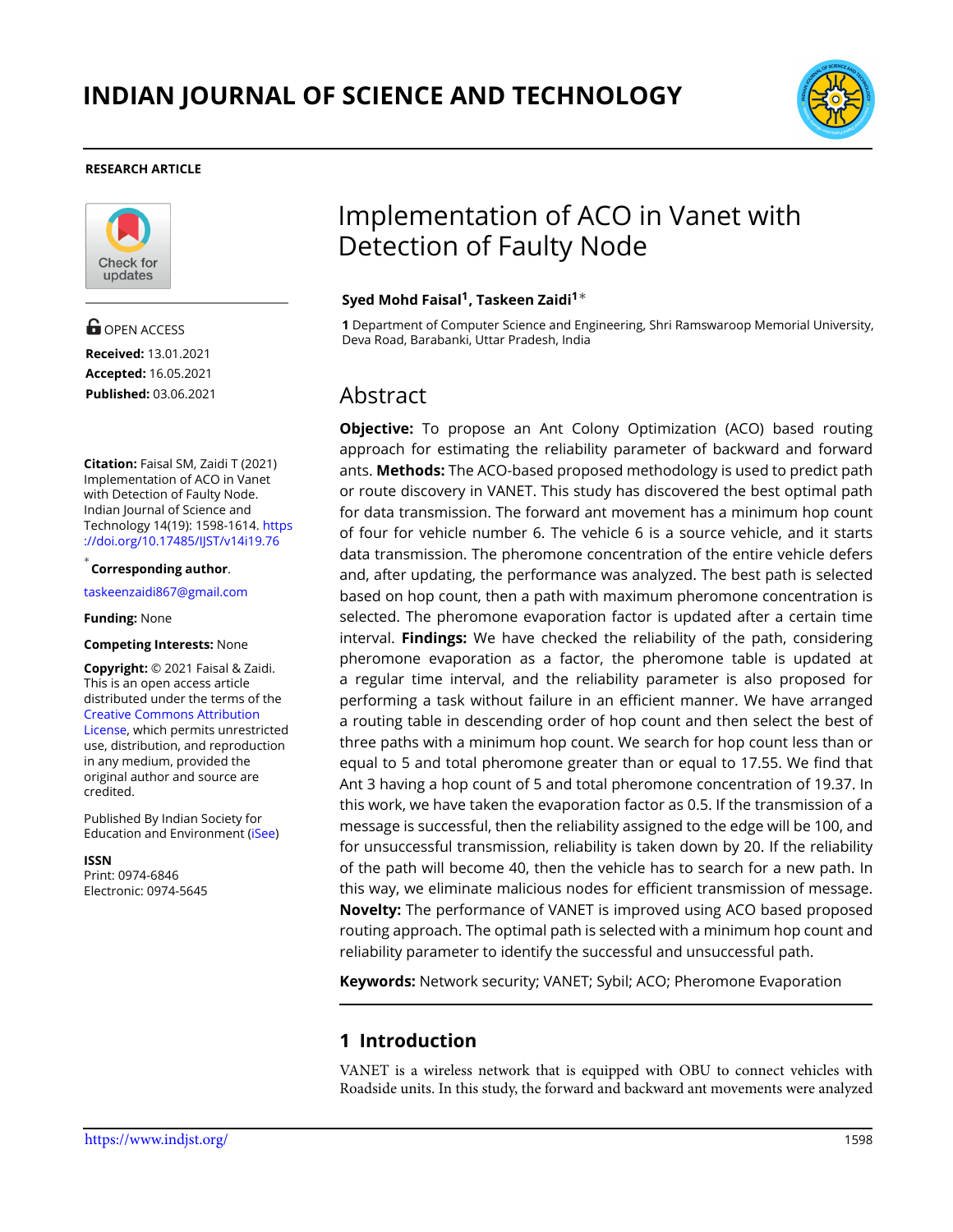through a modified Ant Colony Optimization algorithm (ACO). The reliability of the path was analyzed to eliminate the broken links or failed links. The movement of ants was modified based on pheromone concentration, and the shortest path was identified by updating the pheromone table and measuring the hop count.

VANET is not a recent technique; during the past two decades, the wireless infrastructure that runs on the Internet has made huge strides and has governed a new wireless world's standards. The VANET is a part of Mobile Ad-hoc Network (MANET) where nodes are smart vehicles  $^{(1)}$  $^{(1)}$  $^{(1)}$ . VANET aim is to establish and maintain communication between smart vehicles and infrastructure via Dedicated Short Range Communication (DSRC). Foremost, VANET lets vehicles to maintain communication in between vehicles without using any central controller or infrastructure. The essential components of VANET were well explained  $^{(2)}$  $^{(2)}$  $^{(2)}$ . A modified ACO-based method was proposed  $^{(3)}$  $^{(3)}$  $^{(3)}$ . A novel cross layer based ACO-AODV was proposed  $^{(4)}$  $^{(4)}$  $^{(4)}$ . This protocol optimized the information from application layer, transport layer, physical layer and MAC layer in networks. The ACO was used to resolve route selection issue and simulations were performed to evaluate the performance of network. The authors<sup>[\(5\)](#page-15-4)</sup> proposed a Flying Ant Colony Optimization(FACO) algorithm for solving the Travelling Salesman Problem(TSP). The new proposed algorithm is dynamic in nature. The results were better than ACO compared through five different methods in terms of quality of solutions. Praveen et al. <sup>([6](#page-15-5))</sup> explain various routing protocols currently available for observing the behavior of ants and it was observed that the modified ACO performs better than existing ACO in terms of cost, propagation delay, packet delivery ratio etc. The authors also reviewed security protocols and enlisted advantages, disadvantages and issues of VANET. The authors Zaidi and Faisal<sup>[\(7\)](#page-15-6)</sup> broadly elaborated the working of VANET components and discussed the potential attacks possible over VANET.

#### **1.1 Ant Colony Optimization**

An improved hybrid ACO method was proposed  $^{(8,9)}$  $^{(8,9)}$  $^{(8,9)}$  $^{(8,9)}$  $^{(8,9)}$  for decreasing the congestion in the network in smart cities. This method is also helpful in improving the quality of service during packet transmission. Efficiency, throughput, packet delivery ratio, end to end delay was simulated using the MATLAB tool. The power-aware optimization approaches in MANETs were discussed. The structures, advantages, design challenges were reviewed and existing power-aware policies were studied to find new research directions<sup>[\(10](#page-15-9))</sup>. An improved Hybrid Ant Particle Optimization(IHAPO) algorithm was proposed to select the best route by removing congested paths during peak hours<sup>[\(11\)](#page-15-10)</sup>. The IHAPO was proposed using a Graphical Processing Unit(GPU) harness for faster computations. The overall prediction of this algorithm is that it decreases travel time under bulky traffic conditions. Ankita et al.<sup>[\(12](#page-15-11))</sup> proposed an Adaptive Intersection Selection Mechanism using Ant Colony Optimization (AISM), where authors discover the promising routes to transmit data. Authors first explore a real-time road environment and then break the long path into multiple paths to find the optimum path. The Sybil attack in VANET was discussed by Celestine et al.  $^{(13)}$  $^{(13)}$  $^{(13)}$ .

A meta-heuristic based Spider-Monkey Technique was proposed that reduces packet loss and propagation delay to maintain the network performance. An Adjusted K Medoids Clustering Algorithm (AKCA) was proposed by authors <sup>[\(14](#page-15-13))</sup> for achieving stability in VANET. It was analyzed that clusters created using AKCA have good stability in terms of performance and offers better QOS. Mavrovouniotis et al.<sup>[\(15](#page-15-14))</sup> reviewed existing swarm intelligence algorithms, and other variations of swam intelligence. The authors also examined Ant colony optimization, bee-inspired algorithms, particle swarm optimization and Fish swarm optimization under different computational problems and suggested some solutions to enhance the performance of the network using Swarm intelligence. The authors Faisal and Zaidi<sup>([16\)](#page-15-15)</sup> explained the working of VANET and its components. Later, the authors proposed a timestamp-based methodology and VANET network was created for detection of Sybil node using simulation tool. The performance of VANET was estimated through the Fire Fly with Levy Distribution (FF-L) algorithm in the multicast routing problem. The multicasting scenario was analyzed using different experiments. The experimental results determined that FF-L detects optimal routes and can be implemented for network stability  $^{(17)}$  $^{(17)}$  $^{(17)}$ . An efficient clustering V2V routing based PSO is proposed for VANET<sup>([18\)](#page-15-17)</sup>. The SUMO and NS3 tool was used to analyze the performance of proposed algorithm. It was analyzed that node numbers, node communication radius, hop count influence the performance of VANET. The packet delivery was increased 20% and delay minimized to 47% using this approach.

A Quantum based PSO was proposed by authors<sup>([19\)](#page-15-18)</sup> for End-member Extraction (EE). The experimental results depicts the proposed algorithm performs effectively and efficiently. The PSO approach can be used to search for optimal solutions. Vehicles communicate with other vehicles through Vehicle to Vehicle communication (V2V) and with RSU using Vehicle to Infrastructure communication (V2I) via IEEE 802.11p. If a vehicle in VANET communicates through a hotspot or cellular medium, then IEEE 802.11a/b/g will be used <sup>([20](#page-15-19))</sup> for communication. A novel anomaly detection and characterization algorithms for VANET is proposed.

An improved multi-objective complex network was proposed $(21,22)$  $(21,22)$  $(21,22)$  $(21,22)$  to address the single objective complex network's inefficiency. The PSO search the optimal solution in dynamic spaces. The experimental findings depicts that proposed approach is effective for complex network clustering. A two-fold approach for VANET communication was proposed by authors  $^{(23)}$  $^{(23)}$  $^{(23)}$ . The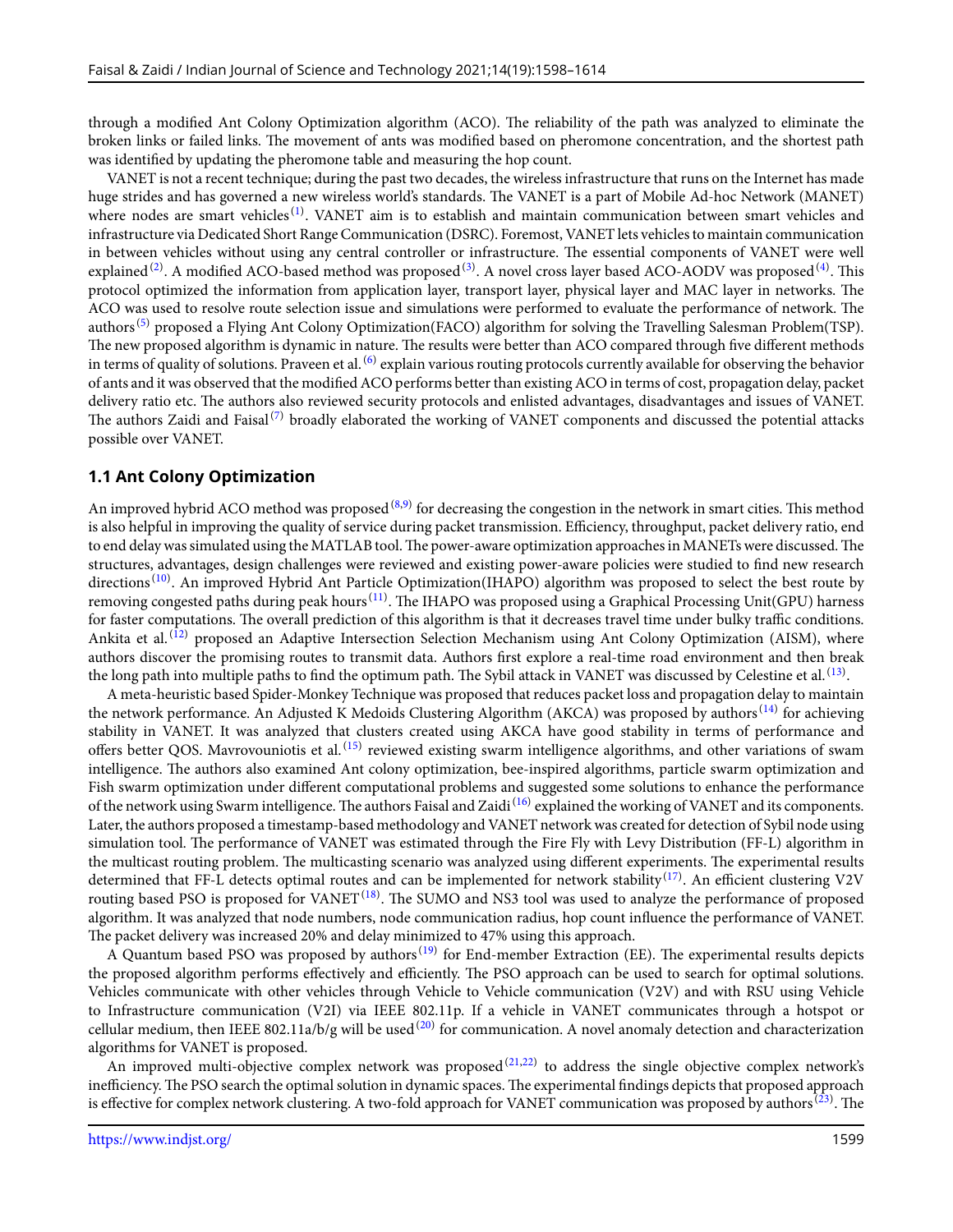parameters like received signal strength, transmit power, frequency; path loss was used to design the new metric for VANET. An improved genetic algorithm was proposed for route optimization and better routing. The findings suggested that proposed algorithm improves road communication and reduced road accidents. The performance of VANET was observed through Cross Layer Weighted Position Based Routing (CLWPR) to predict the location of vehicles on GPS<sup>[\(24](#page-15-23))</sup>. The heuristic function for finding the probability of selection of nodes is proposed $(25)$  $(25)$ . The formula to evaluate the total pheromone concentration of the path covering next vehicle is explained  $(26)$  $(26)$ . The real-world ants smell and deposit pheromone wherever they travel, while artificial ants update artificial pheromone during round trip time only $^{(27)}$  $^{(27)}$  $^{(27)}$ . An ACO-based algorithm was proposed by combining reactive and proactive scheme. The proposed algorithm is termed as Ant Queue Optimization Scheme (AQO). The performance of proposed scheme is better than the traditional scheme $^{(28)}$  $^{(28)}$  $^{(28)}$ . The pheromone concentration updating is evaluated <sup>[\(29](#page-16-4))</sup>. A new Clustering Based Reliable Low Latency Multipath Routing (CRLLR) method was proposed using ACO. The reliability was used as a metric for cluster head selection. The optimal routes were computed, and performance was analyzed on parameters like reliability, E-E delay, throughput and energy consumption. The results demonstrated that reliability is improved with higher energy consumption <sup>([30\)](#page-16-5)</sup>. An adaptive routing protocol based on the Cuckoo search algorithm was proposed which explained the features of topology routing and geographical routing scheme for secure data transmission with less delay. The network performance was slightly improved and latency also decreased  $^{(31)}$  $^{(31)}$  $^{(31)}$ .

After reviewing the literature it was observed that various research papers proposed ACO based VANET for data transmission, route optimization and congestion removal in VANET but research articles were not discussed in detail about forward ants and backward ants movement for route searching and route optimization in ACO based VANET. The previous work does not explained about the detection of faulty node in network based on reliability of the paths. In the current work if faulty node is detected during route searching it will be removed from pheromone table and new path will be traversed for data transmission based on reliability parameter. The current work is based on selection of the shortest path based on ACO and detection of faulty nodes in VANET. The Bants and Fants were searching the path and sending the packets from source to destination and reversing from destination to source.

The proposed algorithm can be applied to Vehicular ad-hoc Network (VANET) applications like road traffic management, congestion detection in a network, etc. The remaining sections of the article covered potential works on modification of ACO. In the proposed work source node initiates and forward data to destination node and then it checks the entry of destination node in pheromone table and if destination node entry not find in pheromone table then path discovery process will be initiated by source ants. Fants search path between source node and destination node by traversing the network and track the traversed path. The forward ants send data to destination node and increase the hop count. The destination creates backward ants and reverse path is followed; the source node will become destination node and destination will behave as source node. The shortest path is identified based on hop count.The reliability factor analyzed the state of broken links and the selection of alternate paths.

#### <span id="page-2-0"></span>**1.2 Background**



**Fig 1.** Architecture of VANET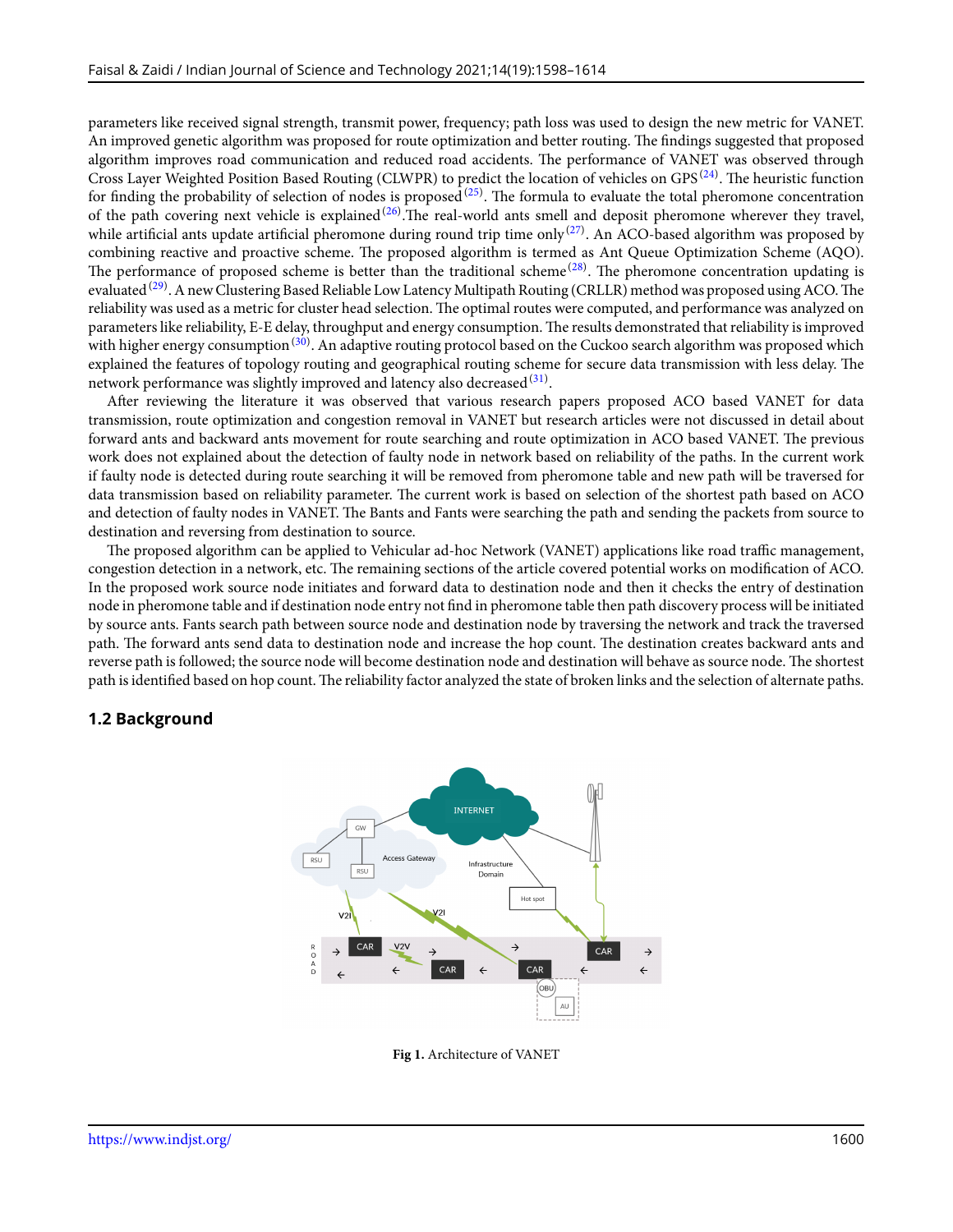<span id="page-3-0"></span>

**Fig 2.** Layered Architecture of VANET

#### *1.2.1 ACO Based VANET*

The Vehicular Ad-hoc Network (VANET) deploys to provide real-time safety-related information as shown in Figures [1](#page-2-0) and [2](#page-3-0), ensuring that the driver takes appropriate steps to avoid accidents. When a source node initiates to forward data to a destination, it checks a destination node entry in its pheromone table; if the source node found an entry, it sends data via the next relay node. If the source node does not find the next relay node to the destination in its pheromone table, then the path discovery process is inaugurated by the source node. Their source node forwards a request packet by forward ants (Fants). When a Fant arrives at any node, that node updates its entry in Fants and records the nodes visited by Fants.

In the same way, all intermediate nodes record the data and forward Fants, unless Fants found their destination node or Time to Live (TTL) or Hop Count (HC) will expire. When Fant arrives at the destination node, the destination node acknowledge by creating backward ants (Bants). The destination node forwards Bants to the source node via the reverse route. When backward ants are on the way to acknowledge the source node, they update the pheromone concentration of the path travelled and update the intermediate node database. Table [1](#page-3-1) shows the structure of forward and backward ants.

<span id="page-3-1"></span>

|                     | Table 1                  |      | $\ldots$ Structure of forward and backward ants $\ldots$ |    |     |
|---------------------|--------------------------|------|----------------------------------------------------------|----|-----|
| Source node Address | Destination node Address | □ath | eauence                                                  | HС | TTL |

Backward ants update pheromone concentration, and intermediate nodes update their pheromone table. Pheromone table (Table [2](#page-3-2)) is a two-dimensional array where column (b, c, d, e, f ...) denotes neighbor node, row (p, q, r, s ...) denotes destination node, and entry in the table is the pheromone concentration on the path. Table [2](#page-3-2) is the pheromone concentration table of node "a", where Θb-pis pheromone concentration on the link (b, p)

<span id="page-3-2"></span>

|                         |               |              | <b>Table 2.</b> Pheromone table for node a |              |          |  |
|-------------------------|---------------|--------------|--------------------------------------------|--------------|----------|--|
| Destination<br>Neighbor |               |              |                                            |              |          |  |
|                         |               |              |                                            | S            | $\cdots$ |  |
| b                       | $\Theta$ b-p  | $\Theta$ b-q | $\Theta$ b-r                               | $\Theta$ b-s | $\cdots$ |  |
| $\mathsf{C}$            | $\Theta$ c-p  | $\Theta$ c-q | $\Theta$ c-r                               | $\Theta$ c-s | $\cdots$ |  |
| d                       | $\Theta$ d-p  | $\Theta$ d-q | $\Theta$ d-r                               | $\Theta$ d-s | $\cdots$ |  |
| e                       | $\Theta e$ -p | $\Theta$ e-q | $\Theta$ e-r                               | $\Theta$ e-s | $\cdots$ |  |
|                         | $\Theta f$ -p | $\Theta$ f-q | $\Theta$ f-r                               | $\Theta$ f-s | $\cdots$ |  |
|                         | $\cdots$      | $\cdots$     | $\cdots$                                   | $\cdots$     | $\cdots$ |  |

**Table 2.** Pheromone table for node a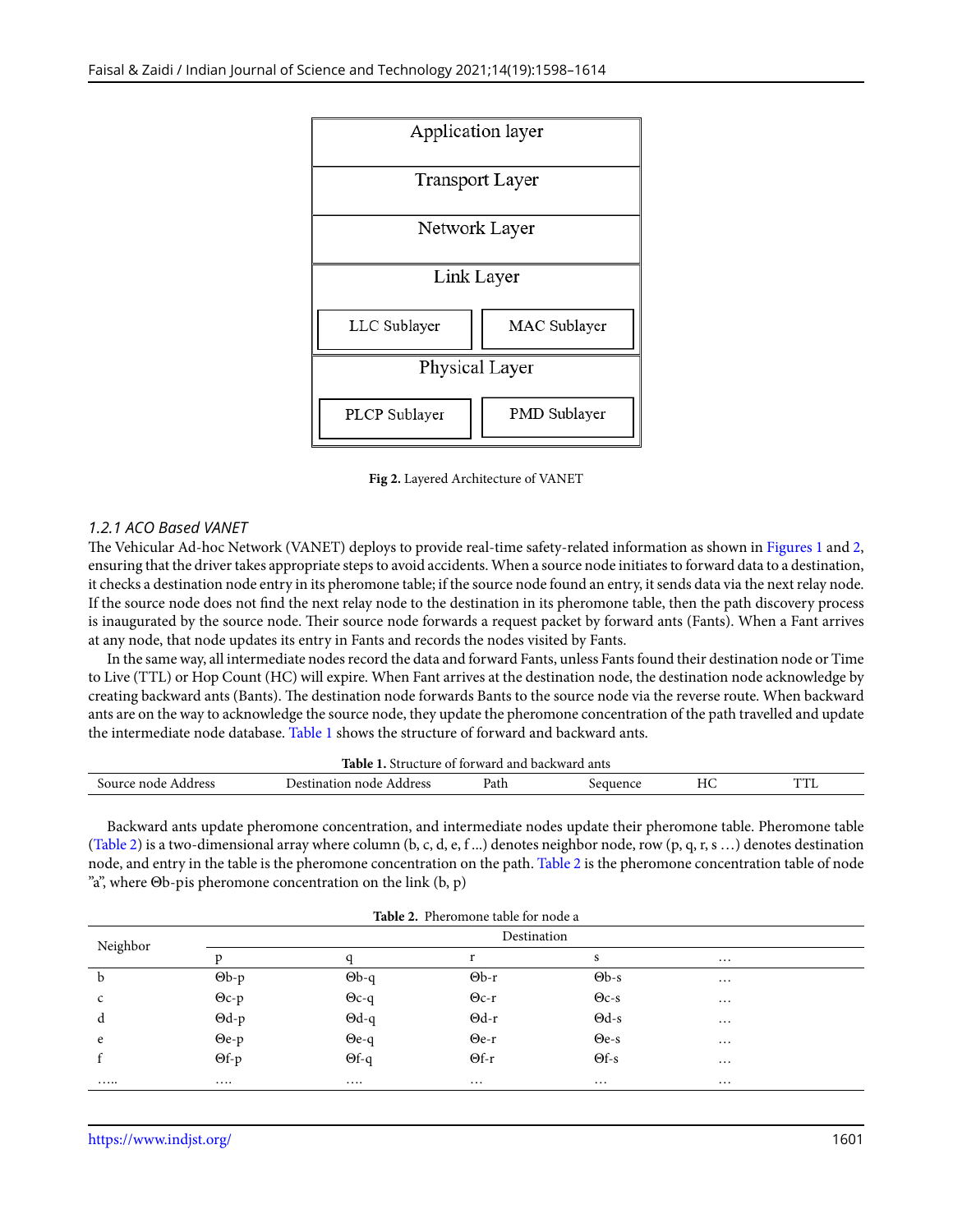# **2 Proposed Methodology**

**Route Discovery in VANET through ACO:** In this section, we propose a procedure to implement Ant Colony Optimization over VANET. As we know, ants communicate via the stigmergy process and use stochastic process to select the next node to reach the destination node. In this article, we consider VANET network as a graph, where vehicles are nodes of graph and link between vehicles is the path for ants.

It is necessary to understand some distinctions between real-world ants and artificial ants before we start the algorithm:

- 1. Natural ants exist in the real world and travel asynchronously, while artificial ants live in the discrete world and move synchronously, i.e. from nest to food source and from food source to nest in a finite step through the same path.
- 2. Real ants perform forging and leaves the same amount of pheromone irrespective of the quantity of food source, while artificial ants update the artificial pheromone based on the quantity and quality of the food source.

### **2.1 Forward ants**

#### **Algorithm 01: Ant Colony Optimization Metaheuristic:**

- 1. Set parameter, initialize pheromone trails.
- 2. While termination condition do not met,

do

a. Construct Ant Based Solution

b. Apply Local Search

c. Update Pheromone

3. end while

Let suppose a source node "s" or vehicle is intended to initiate communication with destination node or vehicle "d". Then source vehicles create a forward ant i.e. Fants and broadcast Fants to all neighbors vehicle of its own. Fants objective is to search path between source node s and destination node d by traversing the network and track the path traversed. If a vehicle i (a vehicle which was last added to the tour) has a path for destination d, then vehicle i forward Fants toward next node j (a vehicle which Fants may select) with probability

Probability *i*, *j* = 
$$
\frac{\text{(Pheromone i,j)} \text{(Heuristic i,j)}}{\sum((\text{(Pheromone i,j)} \text{(Heuristic i,j)})}
$$

$$
Pi(j) = \frac{(\zeta_{i,j})^{\alpha} (\eta_{i,j})^{\beta}}{\sum_{S \in N_i} ((\zeta_{i,j})^{\alpha} (\eta_{i,j})^{\beta})}
$$

Where  $N_i$  is the set of neighbor nodes of node i,  $\alpha$  and  $\beta$  are the constant parameters and mostly they assumed to be 1.  $\alpha$  is used to regulate the influence of pheromones ( $\zeta$ ), and  $\beta$  is used to regulate the influence of heuristic information ( $\eta$ ).  $\eta$  is also known as the **weight function** for calculating the hop count in VANET, so we consider no weight (zero) on the edges. After considering the heuristic function as zero, then the probability of selection of nodes is proposed.

$$
Pi(j) = \frac{\left(\zeta_{i,j}\right)^{\alpha}}{\sum_{S \in N_i}\left(\left(\zeta_{i,j}\right)^{\alpha}\right)}
$$

**Algorithm 02: Forward Ant (Fants)** (sender is "s" and destination is "d")

- 1. If sender vehicle "s" has an entry of destination "d" in its pheromone table: start data transmission. Else: go to step 2.
- 2. Sender vehicle "s" broadcast Fants
- 3. Intermediate vehicle ("k") checks its pheromone table for "d".
	- (a) If destination vehicle, "d" found go to step 4, Else
	- (b) Increase Hop Count
	- (c) Select next vehicle j with probability Pi(j) and forward Fants.
- 4. If destination "d" arrived, Go to Algorithm 03, Else go to step 03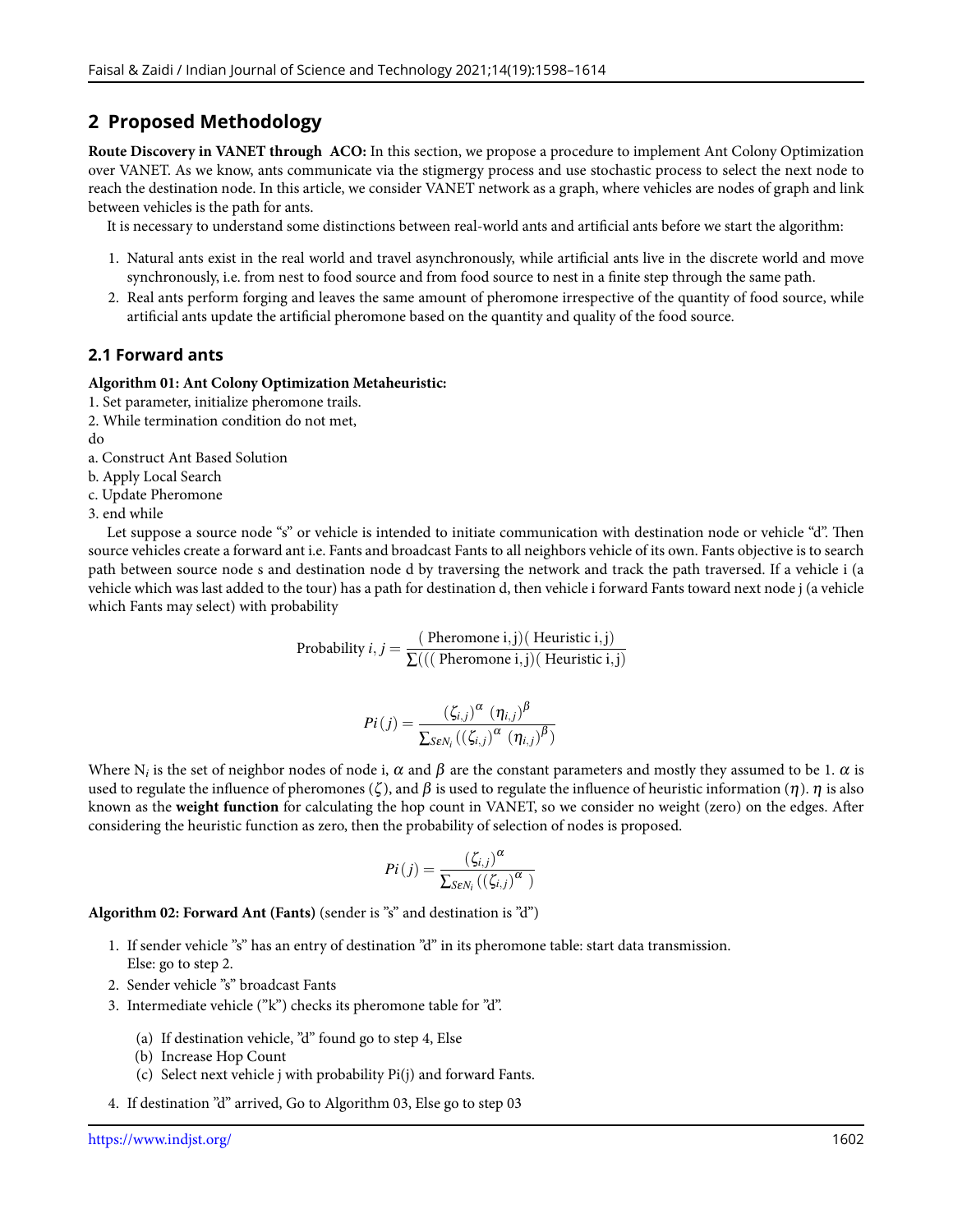#### 5. Exit

After exploring multiple paths, Fants reached the destination vehicle "d" forthwith destination vehicle creates backward ants (Bants). The function of Bants is to take the same route followed by Fants and reach the source vehicle. When Bants are on the way to reach the source vehicle, they update pheromone of the path they traverse and mark updated pheromone on the intermediate vehicles. In the same way, all Bants following multiple routes reach the destination ("s") where node "s" calculates an optimum path to reach the node ("d") and start data transmission via calculated optimum path.

#### **2.2 Backward Ants**

Destination d, create backward ants or Bants. Destination vehicle reverses the source address and destination address, i.e. now the source vehicle is d and destination vehicle is s. The function of Bants is to take the same route followed by Fants and reach to the destination vehicle. After the acknowledgement destination vehicle generates Bants, which follows the same route as followed by Fants and reach the destination vehicle (s), in between backward ants update pheromone table of intermediate vehicle and checks the reliability of the edge, if reliability is greater than 40 then that edge is added to the tour of Bants otherwise (if reliability is less than 40) intermediate vehicle search new path between vehicles and inform destination vehicle (s) about new path. Before adding a vehicle to the tour, Bants checks pheromone concentration on path i.e. φ*i, j* , if reliability check is successful then vehicle calculates and update pheromone concentration ζ*i, <sup>j</sup>* of path i-j in pheromone table of vehicle i.

$$
\zeta_{i,j} = \varphi_{i,j} + \frac{1}{HC}
$$

As a new edge is added to the tour so Bants update total pheromone concentration  $\triangle \zeta_{i,j}$  of the path and then proceed towards next vehicle.

$$
\triangle \zeta_{i,j} = \triangle \zeta_{i,j} + \zeta_{i,j}
$$

**Algorithm 03: Backward Ants (Bants)** (The Sender is "d", destination is "s", " φ*i, j*" is the pheromone concentration of next edge to be select, updated pheromone concentration on path i-j is "ζ*i, <sup>j</sup>*", Hop Count is HC)

- 1. Node d generates Bants and check for the destination node (s).
- 2. If vehicle == destination vehicle:
	- (a) Update Hop (HC) by HC=HC+1
	- (b) Update pheromone table of destination vehicle (V*s*) by, ζ*s, <sup>j</sup>* .
	- (c) Update routing table of vehicle "s" by total pheromone concentration on path "s-d" search by ant k. Else go to step 3
- 3. Update hop-count (HC) by HC=HC+1
- 4. If vehicle == source vehicle: Set  $\Delta \zeta_{i,j} = 0$ ,  $\zeta_{i,j} = 0$  and HC=1. Else Update pheromone table of vehicle  $(V_i)$  by  $\zeta_{i,j}$ .
- 5. Check next edge pheromone in the pheromone table for  $\varphi_{i,j}$ . Go to Algorithm 04
- 6. Update Pheromone table of vehicle V*i* ,  $\zeta_{i,j} = \varphi_{i,j} + \frac{1}{HC}$
- 7. Update Total Pheromone of path,

$$
\Delta\zeta_{i,j}=\Delta\zeta_{i,j}+\zeta_{i,j}
$$

8. Reach to the next vehicle , go to step 2.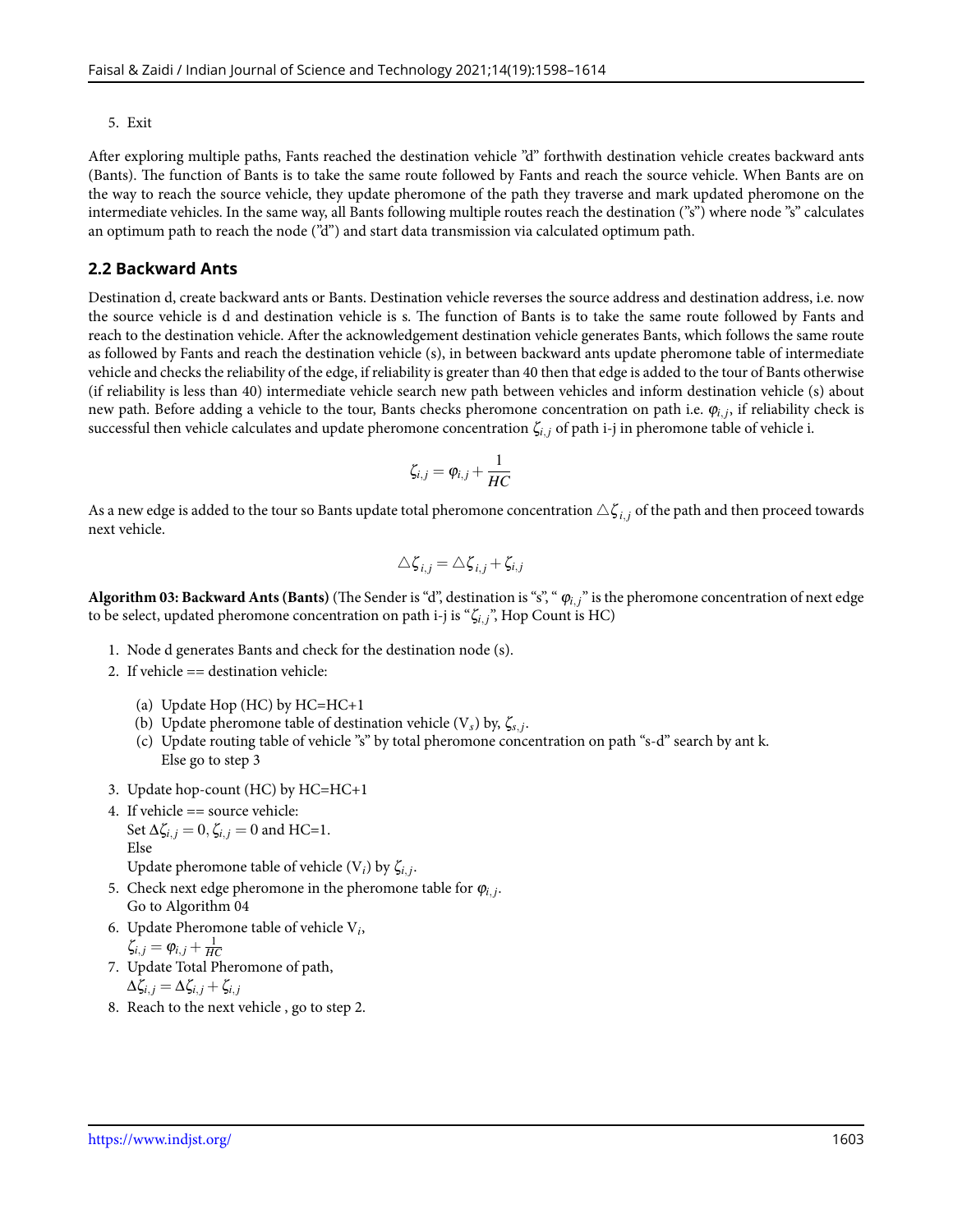#### **2.3 Path Lost**

Meanwhile, due to the congestion or swift nature of the vehicles in VANET we can't ignore the link failure between vehicles. For checking the effective path we define reliability parameter. The purpose of reliability parameter is to find correct path between vehicles, and for this, we checked the reliability of the edge; if the reliability of edge is less than our numeric constant, we believe that edge is not fit otherwise, edge is fit.Whenever an intermediate vehicle detects any unfit edge it forwards a new-Fants (execute algorithm 2) to search for the destination node; If an intermediate vehicle receives new-Bants it updates its pheromone table using the pheromone concentration of new-Bants otherwise it sends a "Path Lost" message to the source vehicle.

#### **Algorithm 0 4: Check the reliability of the path**

- 1. If Reliability (R) of Edge φ*i, j* is greater than 40 (i.e. RE*i, j*>=40), Goto Algorithm 03, Step 6. Else: Path is not reliable, search alternate path (Step 2).
- 2. Vehicle  $(V_m)$  broadcast a new-Fants and search for destination between  $V_m V_n$ .
	- (a) If path found:
		- i. Vehicle  $V_m$ ,  $V_n$  update new-path and Pheromone table.
		- ii. Vehicle  $V_m$  forward message to vehicle  $V_s$  about the new path between  $V_m$  and  $V_n$ .
	- (b) Else
		- i. Vehicle (V*m*) remove its entry of V*m*-V*n* in its Pheromone table.
		- ii. Transmit a "Path Lose" message to Vehicle V*s*

#### **2.4 Pheromone Evaporation and Reliability Calculation**

Most of the authors have taken random assumption on pheromone evaporation, various researchers and scholars proposed different methods to update pheromone, some uniformly update the pheromone and other update the pheromone based on the optimal solution. A large class of scholars proposed pheromone trail update after calculating the optimal solution but in this article we update the pheromone trail at every vehicle/node and uniformly assuming that the pheromone concentration decreases on all edges. To implement this approach, we update pheromone on vehicles, i.e., after n interval of time, all vehicles are required to update the pheromone concentration of their directly connected edge.

#### **2.5 Pheromone Initialization**

In the initial construction process, each path has an equal number of pheromone concentrations, which implies that if a search process initiates, then every node broadcast Fants to search for a destination.

$$
\zeta_{i,j} = \frac{1}{|Vehicle|}
$$

Here |Vehicles| is number of vehicles in network and ζ*i, <sup>j</sup>* is pheromone concentration on path i,j.

We can initialize the pheromone based on the density of vehicles in network, the number of vehicles towards a specific path is dense, and we can initialize high pheromone concentration toward that path/region or vice versa.

#### **2.6 Pheromone Update**

The Intention behind pheromone update is to increase the pheromone concentration for the good path and decrease the pheromone concentration towards bad path. This concept is achieved by increasing pheromone towards optimal solution and decrease pheromone concentration for unfit/faulty path (Pheromone Evaporation).

A different ACO variant uses different pheromone update parameters. One method is to update pheromone every time an ant traverses between two nodes, updating the pheromone level by 1 between the vehicles only. Another method is to update the pheromone value based on the length of the tour.

In this paper, we use the basic ACO pheromone update procedure. In ACO each ant constructs its own path so the concentration of pheromone between vehicles i and j by k*th* is [15].

$$
\Delta\zeta_{\mathbf{i},\mathbf{j}}^{\mathbf{k}}=\left\{\begin{array}{ll}{\mathbf{Q}}/{\mathbf{L}}_{\mathbf{k}}&{k}_{\text{th}}\text{ ant traverse on edge }\mathbf{i},\mathbf{j}\\{0}&{\text{otherwise}}\end{array}\right.
$$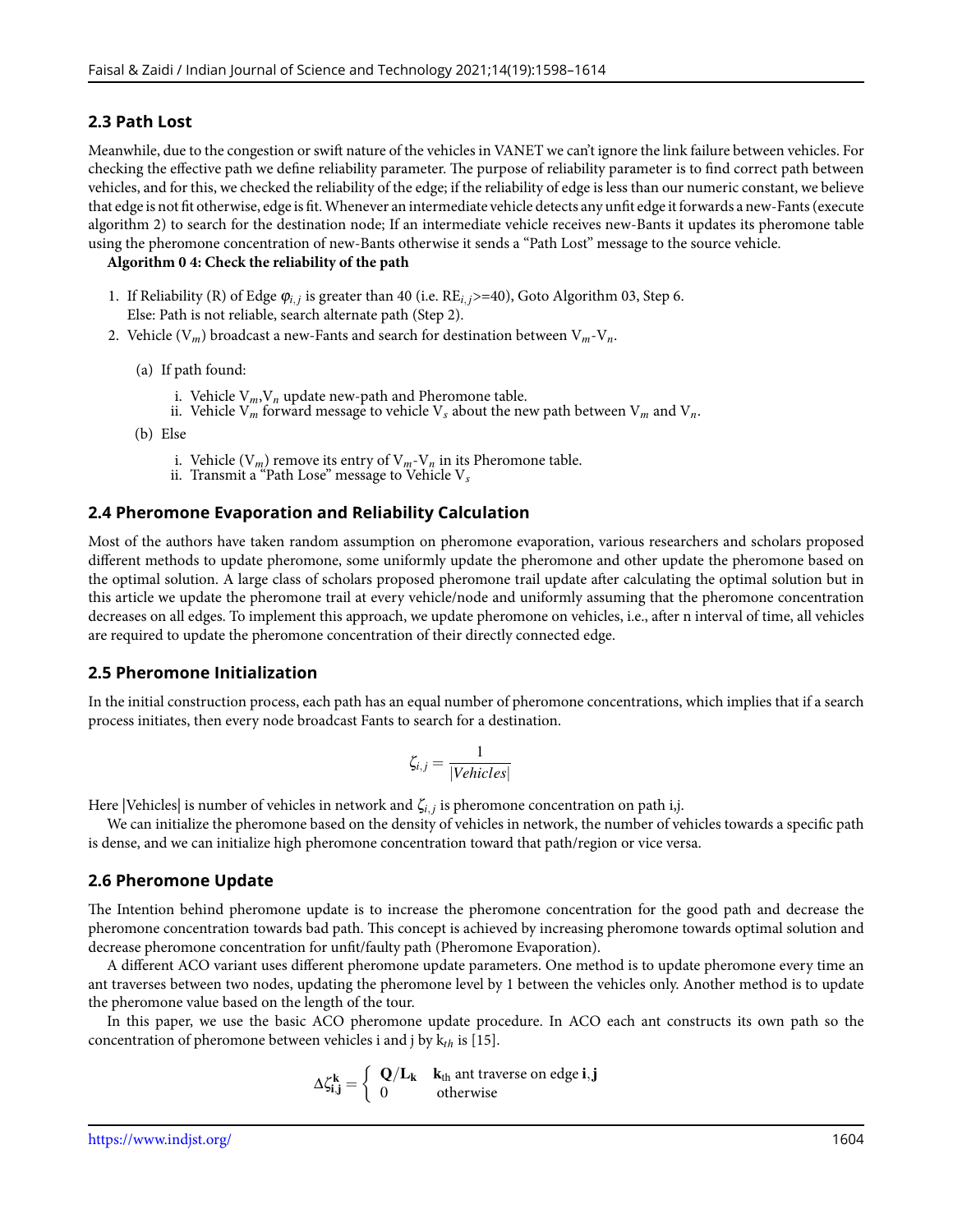Where i, j shows the edge connecting vehicle i and vehicle j, k is the ant which is traversing between node i and j. The positive constant Q is the parameter of the mode (mostly Q is 1),  $L_k$  is the length of the path found by  $k_{th}$  ant,  $\triangle \zeta$  is the amount of pheromone deposited by an ant.  $\triangle \zeta \frac{k}{i}$  $\int_{i,j}^{\infty}$  is the total amount of pheromone deposited by ant k between path i and j.

If ants traverse on a route then the pheromone is  $\frac{Q}{L_k}$  i.e.  $\frac{1}{L_k}$  otherwise 0: if ant k does not choose any edge/path for tour. We can say that the amount of pheromone is inversely proportional to the length of the path, i.e., the shortest path has a high amount of pheromone concentration, and longer path have a low amount of pheromone concentration.

Similarly, multiple ant follows same route so the amount of pheromone deposited by multiple ants is:

$$
\zeta_{i,j}^k = \sum_{k=1}^m \triangle \zeta_{i,j}^k
$$

Where m is the total number of ants,  $\triangle \zeta_{i,j}^k$  is the quantity of pheromone deposited by ant k. The above equation shows the amount of pheromone between i and j, when there is no evaporation. To find the best path it is essential to consider pheromone evaporation. So the rate of pheromone evaporation is:

$$
\zeta_{i,j}=(1-\rho)\,\,\zeta_{i,j}
$$

Where  $\rho$  is the evaporation rate, i.e. if value of  $\rho$  is 0, there is no evaporation and if  $\rho$  is 1 that means evaporation is at its climax.  $\zeta_{i,j}$  is the current pheromone level.

After taking evaporation rate in consideration the amount of pheromone deposited on edge i and j is:

$$
\zeta_{i,j}^k = (1 - \rho) \zeta_{i,j} + \sum_{k=1}^m \triangle \zeta_{i,j}^k
$$

where  $\sum_{k=1}^{m} \triangle \zeta_{i,j}^{k}$  is the new pheromone deposited by ants.

So, this is the pheromone update parameters in Ant colony optimization. In the next section we will study how ACO metaheuristic works on VANET.

#### **3 Results and Discussion**

Initially, we assume that: i) Artificial arts have memory (T) so, they will not visit the vehicle which they have already visited. ii) Not all ants are allowed to update the pheromone table; only backward ants (Bants) are accredited to update the pheromone table.



**Fig 3.** Graph of Network

Initially, we consider vehicle i forwards k ants to search for destinations, considering that network is congestion-free and k number of backwards ants arrives at the vehicle i, after route discovery. Now the source node starts creating routing table as soon as backward ants start arriving at same. Below is the layout of the pheromone table stored at each node: where x and y is the intermediate nodes and 2 are the pheromone concentration on path x-y.

And if k numbers of backward ants have not arrived, we follow different mechanisms to find the optimal path.

At the beginning source vehicle sends some (let say "k") forward ants; forward ants' checks for the destination in its pheromone table if destination; found, then ants visit the destination, otherwise forward ants search for destination (see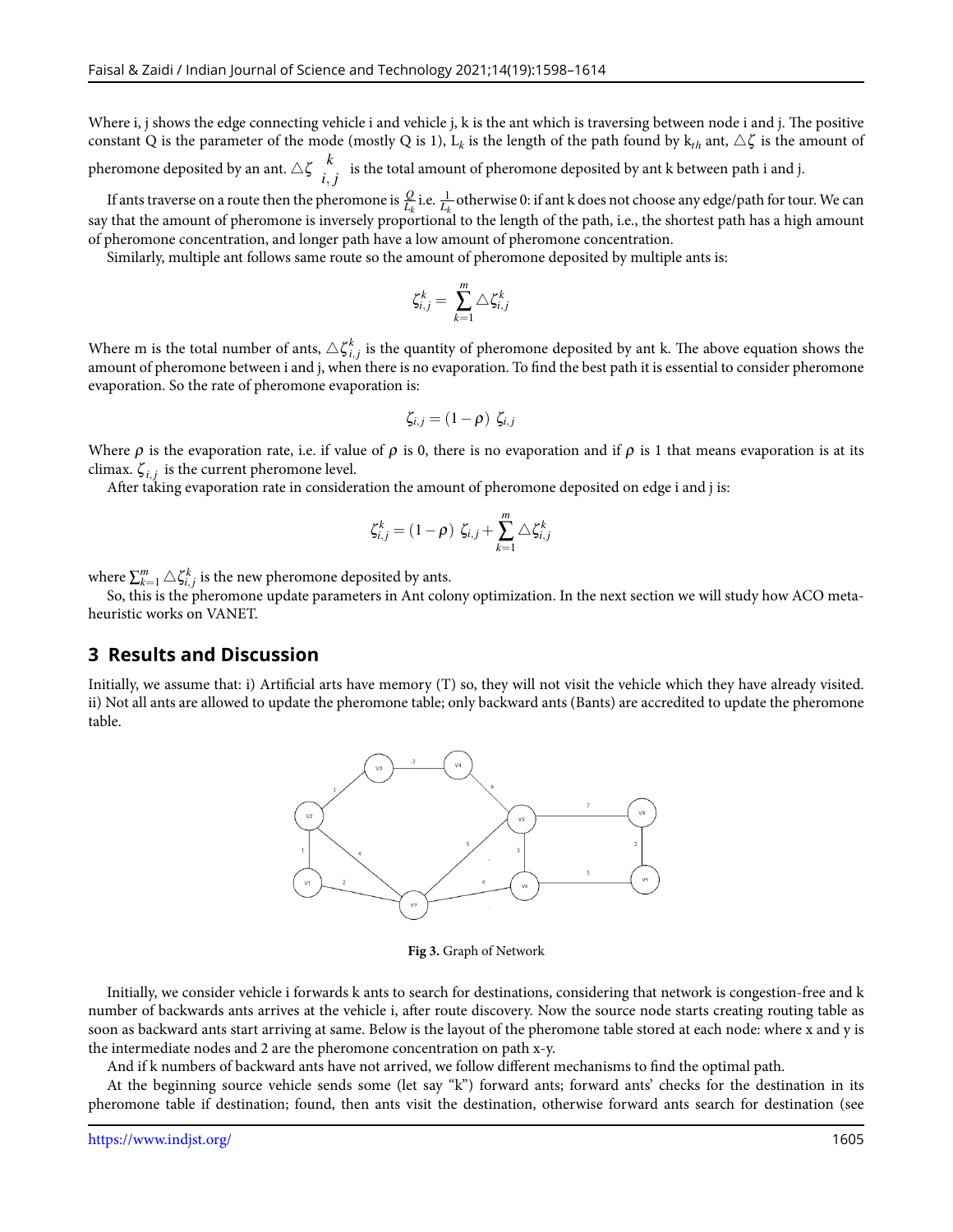|               | S.No Route | <b>Table 3. Pheromone Table</b><br>Total Pheromone on that route |
|---------------|------------|------------------------------------------------------------------|
|               | $x-y$      |                                                                  |
| $\mathcal{P}$ | $h-z$      | h                                                                |
|               |            |                                                                  |

algorithm 2). After exploring multiple paths when forward ants arrived at destination, the destination vehicle checks the packet's validity and creates backward ants. The task of backward ants is to update the pheromone table of the path followed by forward ants, update the hop count and calculate the total pheromone concentration on that path. Consider figure 07 is the graph of the network where vehicle V1 is the source vehicle and vehicle V9 is destination vehicle. Vehicle V1 sends multiple forward ants to search for destination V9, and after investigating multiple paths, forward ants reach the destination.

| <b>Table 4.</b> Path discovered by ants |                                    |  |
|-----------------------------------------|------------------------------------|--|
| Ant                                     | Path Found                         |  |
| 1                                       | $V1 - V7 - V6 - V9$                |  |
| $\mathfrak{D}$                          | $V1 - V2 - V7 - V6 - V9$           |  |
| 3                                       | $V1 - V7 - V5 - V6 - V9$           |  |
| $\overline{4}$                          | $V1 - V7 - V5 - V8 - V9$           |  |
| 5                                       | $V1 - V2 - V7 - V5 - V8 - V9$      |  |
| 6                                       | $V1 - V2 - V7 - V5 - V6 - V9$      |  |
| 7                                       | $V1 - V2 - V3 - V4 - V5 - V8 - V9$ |  |
| 8                                       | $V1 - V2 - V3 - V4 - V5 - V6 - V9$ |  |

When forward ants reached at V9 thereupon V9 creates backward ants(Bants) and forward Bants to destination (for backward ants, source vehicle is V9 and destination vehicle is V1).

Consider that ant 1 (follow path V1 – V7 – V6 – V9) reach first at destination then backward ant 1 follow path V9 – V6 – V7 – V1 and reach to vehicle V1. Initially, backward ant checks whether this node is destination node or not if this node is not a destination node, then backward ants first update hop count (HC =HC+1), next it checks whether this node is source node or not. For the first time when backward ants is on vehicle V9 then backward ants are initialized with total pheromone  $(\triangle \zeta_{i,j})$  = pheromone update in routing table  $(\triangle \zeta_{i,j})$ =0 and Hop Count (HC) = 1. Thenceforth we check the pheromone concentration on next edge (φ) (i.e. V9-V6) which is 5 (φ<sub>9,6</sub>=5) so backward ant update pheromone table of vehicle V9 by  $\zeta_{i,j} = \varphi_{i,j} + \frac{1}{HC}$ ,  $(\zeta_{9,6}=5+\frac{1}{1}=6)$  and update total pheromone concentration on the edge of V9 and V6 by  $\triangle\zeta_{9,6}=6.$ 

|                               | <b>Table 5.</b> Pheromone table before update |  |
|-------------------------------|-----------------------------------------------|--|
| Pheromone table of Vehicle V9 |                                               |  |
|                               | Next node Pheromone Concentration             |  |
| -6                            |                                               |  |
|                               |                                               |  |
|                               |                                               |  |

| Table 6. Pheromone table after update |  |  |
|---------------------------------------|--|--|
|---------------------------------------|--|--|

| Pheromone table of Vehicle V9     |
|-----------------------------------|
| Next node Pheromone Concentration |
|                                   |
|                                   |

Later backward ants reach at vehicle V6, here first we update hop count (HC=2) and update a pheromone table of vehicle V6 by <sup>φ</sup>9*,*<sup>6</sup> = 6 (See Tables [7](#page-9-0) and [8](#page-9-1)). The next phase is to check source node and destination node; here vehicle V6 is neither a source vehicle nor a destination vehicle so ants will shift to next step. Next step is to check the pheromone concentration on the next edge i.e. V6 – V7 in the pheromone table of V6 which is  $\varphi_{6,7} = 4$ . Now we update pheromone table of the vehicle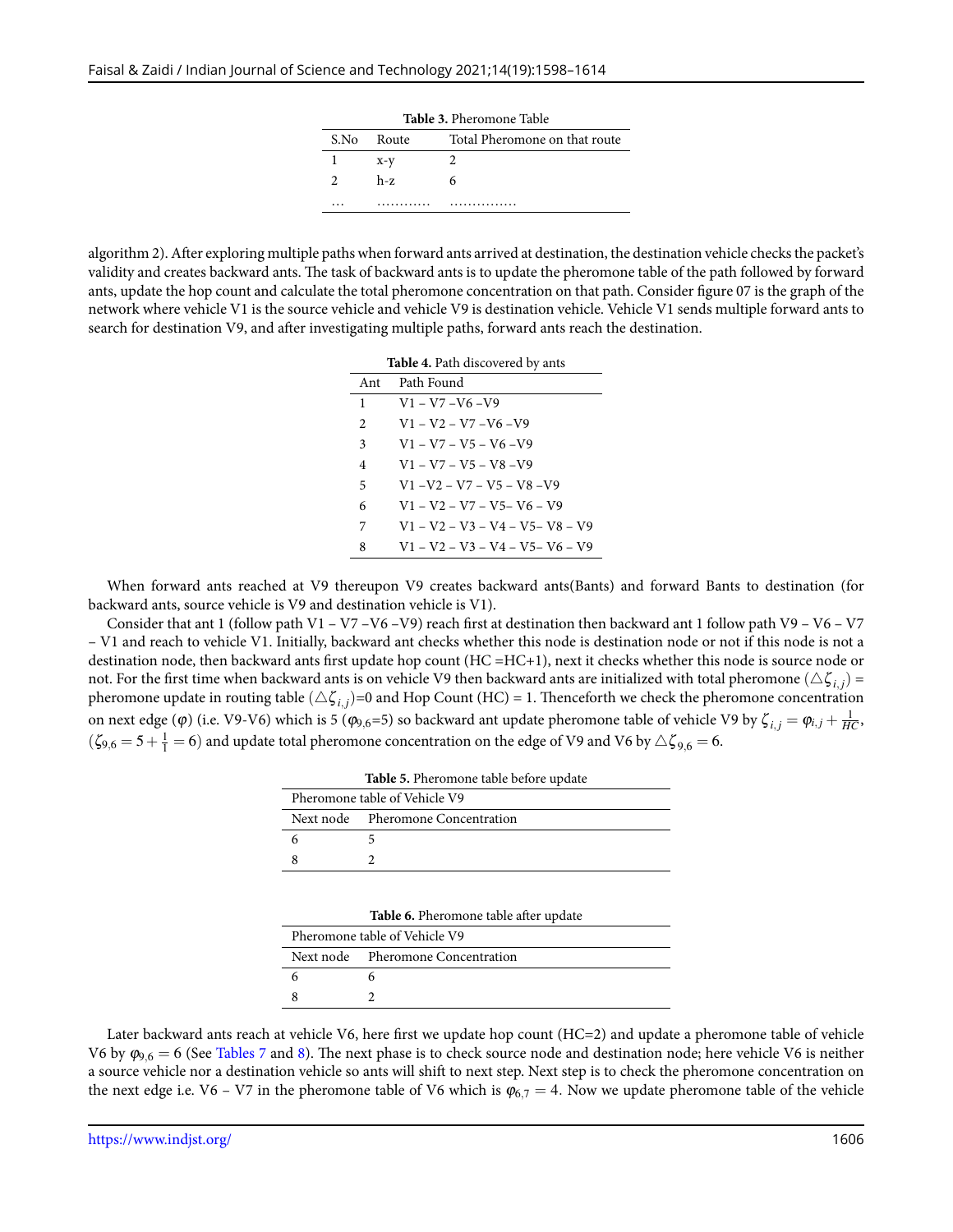<span id="page-9-0"></span>V6 by  $\zeta_{i,j} = \varphi_{i,j} + \frac{1}{H C}$  (see Tables [9](#page-9-2) and [10](#page-9-3)) ( $\zeta_{6,7} = 4 + \frac{1}{2} = 4.5$ ) and update total pheromone concentration on the path  $\bigcirc$  by  $\triangle \zeta_{i,j} = \triangle \zeta_{i,j} + \zeta_{i,j}$ . So total pheromone is  $\triangle \zeta_{9,7} = 6 + 4.5 = 10.5$ .

| Pheromone table of Vehicle V6 |                                   |  |
|-------------------------------|-----------------------------------|--|
|                               | Next node Pheromone Concentration |  |
|                               |                                   |  |
|                               |                                   |  |
|                               |                                   |  |

**Table 7.** Pheromone table before update

|  | Table 8. Pheromone table after update |  |  |  |  |
|--|---------------------------------------|--|--|--|--|
|--|---------------------------------------|--|--|--|--|

<span id="page-9-1"></span>

| Pheromone table of Vehicle V6 |                                   |  |
|-------------------------------|-----------------------------------|--|
|                               | Next node Pheromone Concentration |  |
|                               |                                   |  |
|                               |                                   |  |
|                               |                                   |  |

<span id="page-9-2"></span>

| <b>Table 9.</b> Pheromone table before update |                                   |  |
|-----------------------------------------------|-----------------------------------|--|
| Pheromone table of Vehicle V6                 |                                   |  |
|                                               | Next node Pheromone Concentration |  |
|                                               |                                   |  |
|                                               |                                   |  |
|                                               |                                   |  |

**Table 10.** Pheromone table after update

| Pheromone table of Vehicle V6 |                                   |  |
|-------------------------------|-----------------------------------|--|
|                               | Next node Pheromone Concentration |  |
|                               |                                   |  |
|                               | 4.5                               |  |
|                               |                                   |  |

<span id="page-9-4"></span><span id="page-9-3"></span>After updating the pheromone table of Vehicle V6 and total pheromones, now ants move towards vehicle V7. By analyzing, ants know that vehicle V7 is neither a source vehicle nor a destination vehicle, so they update Hop Count (HC=3) and pheromone concentration of vehicle V7 by  $\varphi_{6,7} = 4.5$  (See Tables [11](#page-9-4) and [12](#page-10-0)).

|                               | Table 11. Pheromone table before update |
|-------------------------------|-----------------------------------------|
| Pheromone table of Vehicle V7 |                                         |
|                               | Next node Pheromone Concentration       |
|                               |                                         |
|                               |                                         |
| 5                             |                                         |
|                               |                                         |

The next step is to check the pheromone concentration on next path, i.e. between V7 and V1. Here pheromone concentration  $\varphi_{7,1} = 2$ , so we update the pheromone table of Vehicle V7 by  $\zeta_{i,j} = \varphi_{i,j} + \frac{1}{HC}$  and then calculate the total pheromone concentration on path.  $\triangle \zeta_{i,j} = \triangle \zeta_{i,j} + \zeta_{i,j}.$ 

$$
\triangle \zeta_{9,1} = 10.5 + 2.33 = 12.83
$$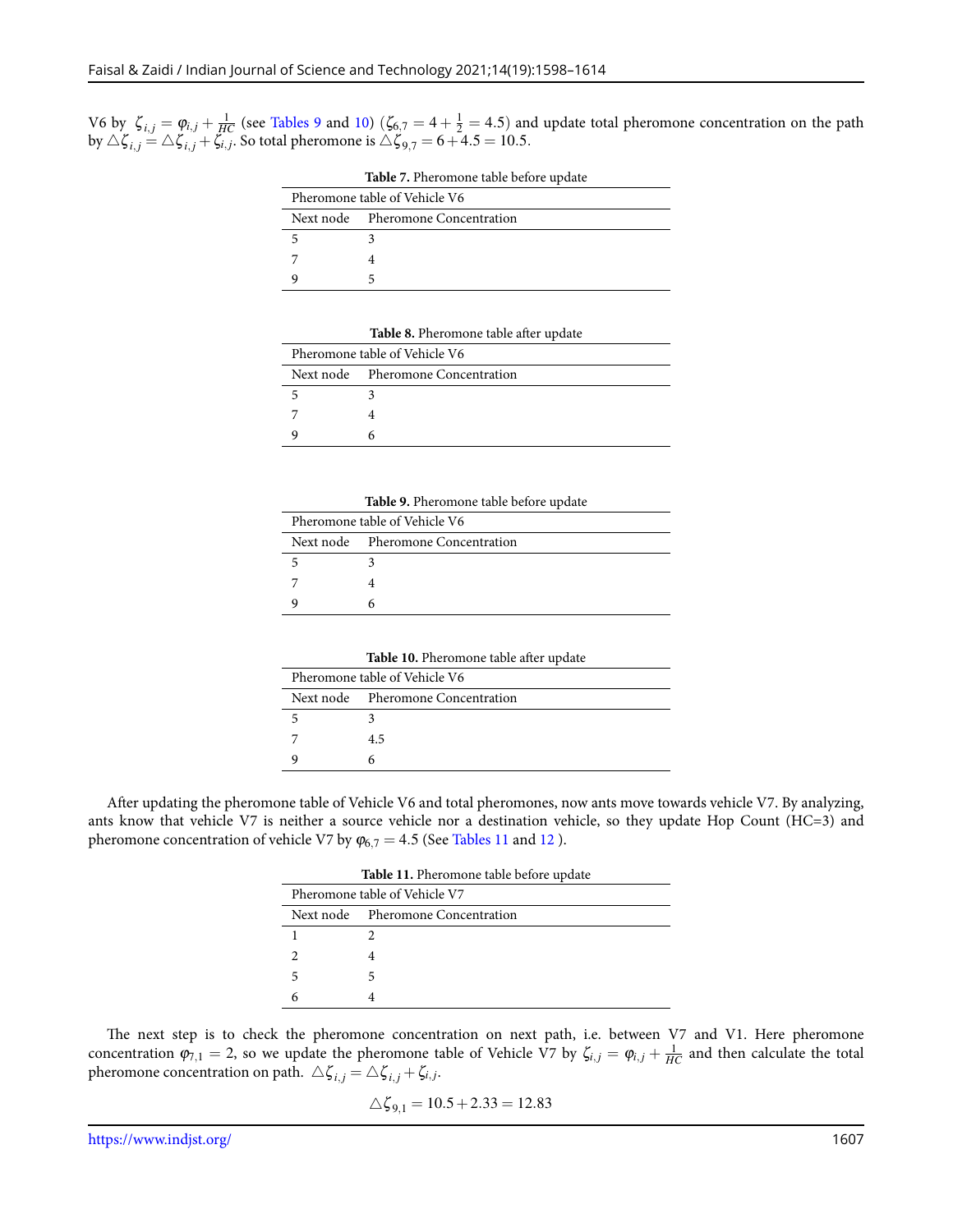<span id="page-10-0"></span>

| Pheromone table of Vehicle V7 |                                   |  |
|-------------------------------|-----------------------------------|--|
|                               | Next node Pheromone Concentration |  |
|                               |                                   |  |
|                               |                                   |  |
|                               |                                   |  |
|                               | 4.5                               |  |

**Table 12.** Pheromone table after update

|                               | Table 13. Pheromone table before update |
|-------------------------------|-----------------------------------------|
| Pheromone table of Vehicle V7 |                                         |
|                               | Next node Pheromone Concentration       |
|                               |                                         |
|                               |                                         |
| 5                             | 5                                       |
| 6                             | 4.5                                     |

|  |  | Table 14. Pheromone table afterupdate |  |
|--|--|---------------------------------------|--|
|--|--|---------------------------------------|--|

| Pheromone table of Vehicle V7 |                                   |
|-------------------------------|-----------------------------------|
|                               | Next node Pheromone Concentration |
|                               | 2.33                              |
|                               |                                   |
| 5                             |                                   |
|                               | 4.5                               |

<span id="page-10-2"></span>The ant finally reaches at vehicle V1, at V1 ants checks the for destination node and found that this node is a destination node. Before performing any task ant first updates Hop Count (HC=4) and pheromone table of vehicle V1 by ζ7*,*<sup>1</sup> = 2*.*33 (See Tables [16](#page-10-1) and [17](#page-11-0)) and later calculate total pheromone concentration. So at the end of first ant traversal following information is constituted (Table [15](#page-10-2)):

| Table 15. Discovered path by ant 1 |                     |  |
|------------------------------------|---------------------|--|
| Information found from ant 1       |                     |  |
| Source                             | V1                  |  |
| Destination                        | V9                  |  |
| Path                               | $V1 - V7 - V6 - V9$ |  |
| Hop Count                          | 4                   |  |
| Total Pheromone                    | 12.83               |  |

| Table 16. Pheromone table before update |  |
|-----------------------------------------|--|
|-----------------------------------------|--|

| Pheromone table of Vehicle V1 |                                   |
|-------------------------------|-----------------------------------|
|                               | Next node Pheromone Concentration |
|                               |                                   |
|                               |                                   |

<span id="page-10-1"></span>Similarly, multiple ants follow multiple paths and reached at Vehicle V1. This process continues until the number of ants forwarded by vehicle V1 is not equal to number of backward ants arrived at vehicle V1 or route discovery time will expire. After t time interval vehicle V1 have multiple paths between V1 and V9, they are:

We have already discussed how backward ants update pheromone table of the vehicle, so by the time all backward ants arrived at vehicle V1 or route discovery time will expire; all intermediate nodes have updated the pheromone table.

In our proposed work we are not only finding the best path, but we also find the optimal path for data transmission. Before selecting a path for the data transmission, the source vehicle(VI) may have two possible cases: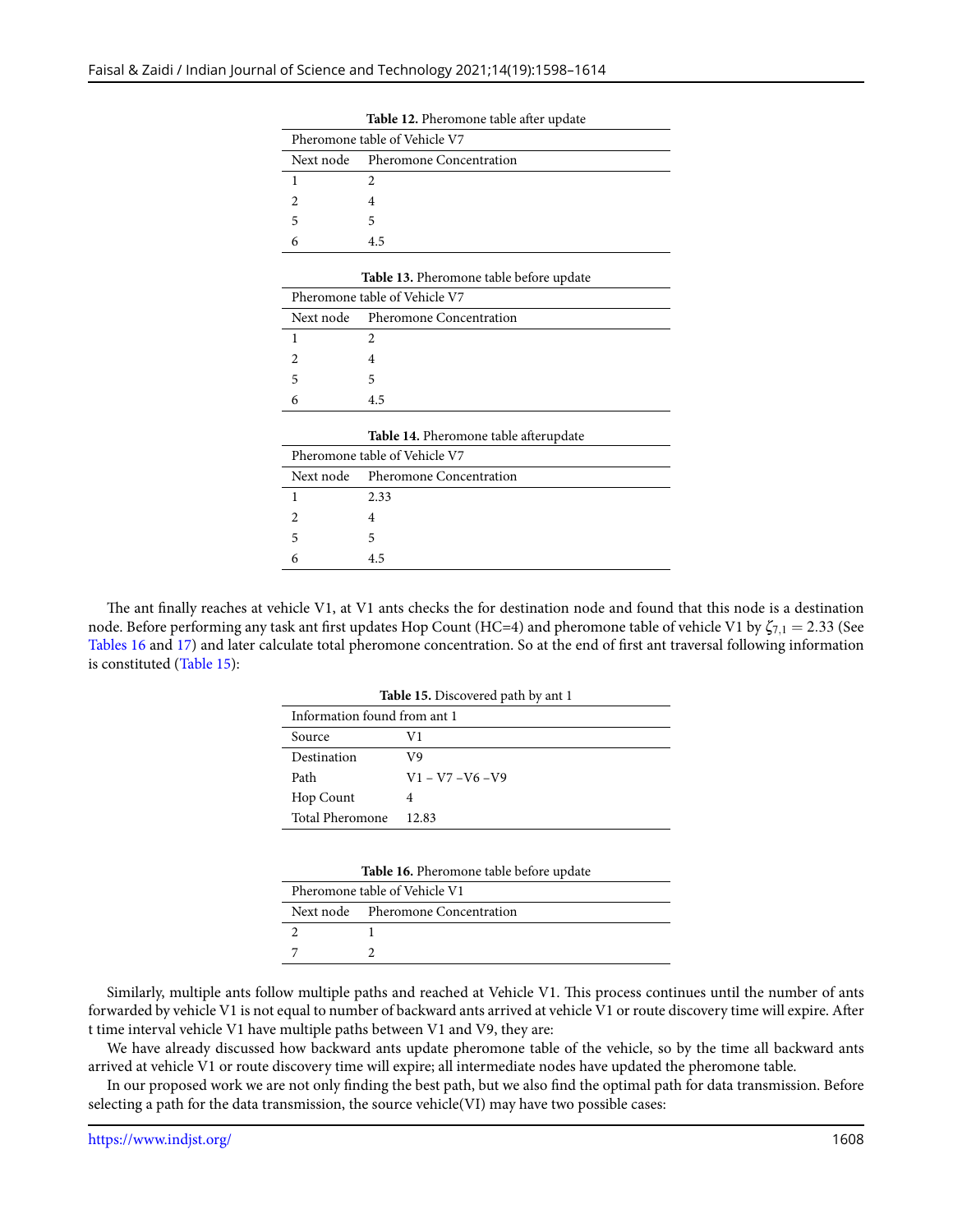|                               | Table 17. Pheromone table after update |
|-------------------------------|----------------------------------------|
| Pheromone table of Vehicle V1 |                                        |
|                               | Next node Pheromone Concentration      |
|                               |                                        |
|                               | 2.33                                   |

#### **Table 18.** Paths found by multiple backward ants

<span id="page-11-0"></span>

| Ant | Source vehicle | Destination vehicle | Path                   | Hop Count | <b>Total Pheromone</b> |
|-----|----------------|---------------------|------------------------|-----------|------------------------|
| 1.  | V <sub>1</sub> | V9                  | $V1-V7-V6-V9$          | 4         | 12.83                  |
| 2.  | V1             | V9                  | $V1-V2-V7-V6-V9$       |           | 17.55                  |
| 3.  | V1             | V9                  | $V1-V7-V5-V6-V9$       |           | 19.37                  |
| 4.  | V1             | V9                  | $V1-V7-V5-V8-V9$       |           | 18.92                  |
| 5.  | V1             | V9                  | $V1-V2-V7-V5-V8-V9$    | 6         | 23.90                  |
| 6.  | V <sub>1</sub> | V9                  | $V1-V2-V7-V5-V6-V9$    | 6         | 25.65                  |
| 7.  | V1             | V9                  | V1-V2-V3-V4-V5-V8-V9   |           | 26.06                  |
| 8.  | V1             | V9                  | $V1-V2-V3-V4-V5-V6-V9$ |           | 27.97                  |

**Table 19.** Pheromone table of Vehicle V1

| Pheromone table of Vehicle V1 |                                   |
|-------------------------------|-----------------------------------|
|                               | Next node Pheromone Concentration |
|                               | 1.97                              |
|                               | 2.82                              |
|                               |                                   |

|                               | <b>Table 20.</b> Pheromone table of Vehicle V2 |
|-------------------------------|------------------------------------------------|
| Pheromone table of Vehicle V2 |                                                |
|                               | Next node Pheromone Concentration              |
|                               | 1.97                                           |
|                               | 1.4                                            |
|                               | 4.8                                            |

| Table 21. Pheromone table of Vehicle V3 |
|-----------------------------------------|
|-----------------------------------------|

| Pheromone table of Vehicle V3 |                                   |  |  |  |
|-------------------------------|-----------------------------------|--|--|--|
|                               | Next node Pheromone Concentration |  |  |  |
|                               | 1.4                               |  |  |  |
|                               | 35                                |  |  |  |
|                               |                                   |  |  |  |

| <b>Table 22.</b> Pheromone table of Vehicle V4 |
|------------------------------------------------|
|------------------------------------------------|

| Pheromone table of Vehicle V4 |                                   |  |  |  |
|-------------------------------|-----------------------------------|--|--|--|
|                               | Next node Pheromone Concentration |  |  |  |
|                               | 3.5                               |  |  |  |
|                               | 6.6                               |  |  |  |

#### **Table 23.** Pheromone table of Vehicle V5

| Pheromone table of Vehicle V5 |                                   |  |  |  |
|-------------------------------|-----------------------------------|--|--|--|
|                               | Next node Pheromone Concentration |  |  |  |
|                               | 6.6                               |  |  |  |
| 6                             | 4.5                               |  |  |  |
|                               | 6.2                               |  |  |  |
|                               | 8.5                               |  |  |  |

L,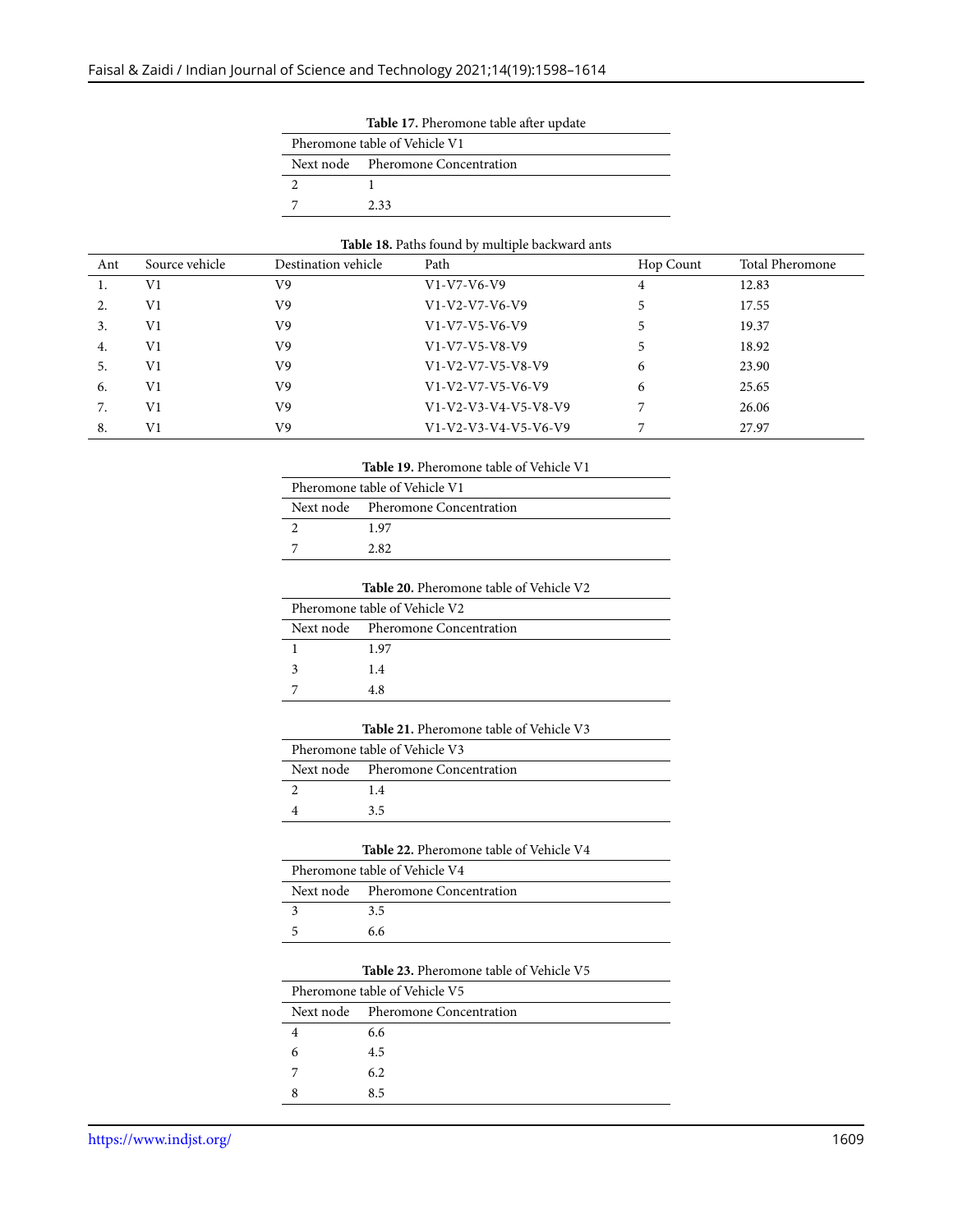| Pheromone table of Vehicle V6 |                                   |  |  |  |
|-------------------------------|-----------------------------------|--|--|--|
|                               | Next node Pheromone Concentration |  |  |  |
|                               | 4.5                               |  |  |  |
|                               |                                   |  |  |  |
|                               | 10                                |  |  |  |

**Table 24.** Pheromone table of Vehicle V6

| Pheromone table of Vehicle V7 |                                   |  |  |  |
|-------------------------------|-----------------------------------|--|--|--|
|                               | Next node Pheromone Concentration |  |  |  |
|                               | 2.82                              |  |  |  |
|                               | 4.8                               |  |  |  |
| 5                             | 6.2                               |  |  |  |
|                               |                                   |  |  |  |

| <b>Table 26.</b> Pheromone table of Vehicle V8 |                                   |  |  |  |
|------------------------------------------------|-----------------------------------|--|--|--|
| Pheromone table of Vehicle V8                  |                                   |  |  |  |
|                                                | Next node Pheromone Concentration |  |  |  |
|                                                | 8.5                               |  |  |  |
|                                                |                                   |  |  |  |
|                                                |                                   |  |  |  |

**Table 27.** Pheromone table of Vehicle V9

| Pheromone table of Vehicle V9 |                                   |  |  |  |
|-------------------------------|-----------------------------------|--|--|--|
|                               | Next node Pheromone Concentration |  |  |  |
|                               | 10                                |  |  |  |
|                               |                                   |  |  |  |

#### **CASE 01**

Number of forward ants transmitted == Number of backward ants arrived:

In this case the vehicle will select the best path for the data transmission. The best path is selected on the basis of hop count; if multiple paths have a same hop count, then path with maximum total pheromone concentration is selected (lower the hop count, higher the selection chances).

In our example; path V1-V7-V6-V9 having minimum hop count 04, so vehicle V1 will select this path and start data transmission.

#### **CASE 02**

Number of forward ants transmitted! = Number of backward ants arrived:

It is not mandatory that all backward ants arrived at vehicle V1; there were several paths, and it is not possible that all forwarding and backward ants reached at their destination. Some ants may lose destination or some ants may face link failure, taking these assumptions in knowledge we design a method to find the optimum path between source and destination.

Consider the same graph (Figure 07), where V1 is the source node and V9 is destination node. Suppose some backward ants have not arrived at vehicle V1. In that case we will select the optimal path since it is not necessary that path having the least HC was congestion-free and have maximum pheromone concentration and vice versa. Another important parameter which that we need to notice is that if ants take long route to reach the destination and revert back, then definitely total pheromone concentration of that ant will increase. After analyzing these issues we develop a method to find the optimal path.

- 1. Arrange tables in ascending order of HC (Table [28](#page-13-0)).
- 2. Select n ants tour with ascending order of HC (Table [29](#page-13-1) ).
- 3. Calculate PH = Pheromone concentration (Ph*i*) \* Hop Count (HC*i*).
- 4. Select Pheromone concentration (Ph*j*) and HC (HC*j*) from minimum of PH*i.....z* .
- 5. Compare with Table [28](#page-13-0)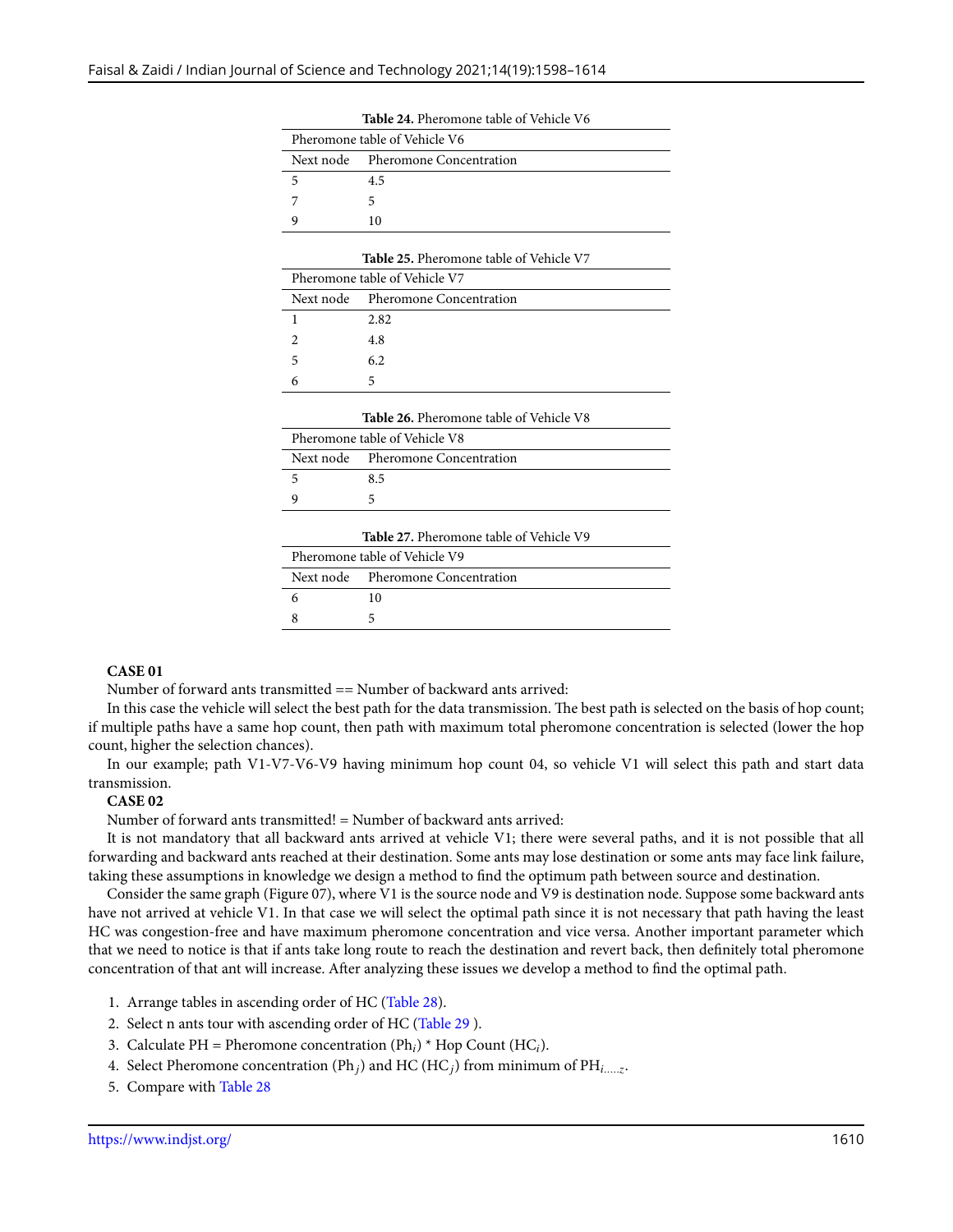- (a) If  $HC \le PH(HC_i)$  and  $Ph \ge PH(Ph_i)$ Select this tour and transfer data Else.
- (b) select tour from Table [29](#page-13-1) having minimum PH and start data transmission.

Assuming that due to congestion only limited ants reach at vehicle V1, so vehicle V1 need to select the best path for data transmission, where number of nodes are less and number of pheromone concentration is high. For the accomplishment of this task we apply some numerical technique on routing table.

First of all routing table will be arranged in ascending order of hop count. We then select best of 3 paths with minimum hop count and calculate multiplication of hop count and pheromone concentration (Table [29](#page-13-1)).

Later we select the least value from PH: in our case it is 87.75, which is ant 2 where hop count is 5 and total pheromone is 17.55 (Table [29](#page-13-1) ).

At this moment we search hop count less than or equal to 5 and total pheromone greater than or equal to 17.55 in table 29. We found that ant 3 having hop count 5 and total pheromone 19.37 is satisfying our condition (Table [28](#page-13-0) ). So path found by ant 3 is selected and transmission of data started via this path (V1-V7-V5-V6-V9).

<span id="page-13-0"></span>

| <b>Table 28.</b> Path found by multiple backward ants (Not all) |                |                     |                        |                                        |       |  |
|-----------------------------------------------------------------|----------------|---------------------|------------------------|----------------------------------------|-------|--|
| Ant                                                             | Source vehicle | Destination vehicle | Path                   | Total Pheromone (Ph)<br>Hop Count (HC) |       |  |
|                                                                 | V1             | V9                  | $V1-V2-V7-V6-V9$       |                                        | 17.55 |  |
|                                                                 | V1             | V9                  | $V1-V7-V5-V6-V9$       |                                        | 19.37 |  |
|                                                                 | V1             | V9                  | $V1-V2-V7-V5-V8-V9$    |                                        | 23.90 |  |
|                                                                 | V١             | V9                  | $V1-V2-V7-V5-V6-V9$    |                                        | 25.65 |  |
|                                                                 | V1             | V9                  | $V1-V2-V3-V4-V5-V6-V9$ |                                        | 27.97 |  |

<span id="page-13-1"></span>

| <b>Table 29.</b> Path found by multiple backward ants (Not all) |                |                     |                   |                |       |           |            |
|-----------------------------------------------------------------|----------------|---------------------|-------------------|----------------|-------|-----------|------------|
| Ant                                                             | Source vehicle | Destination vehicle | Path              | Hop Count (HC) | Total | Pheromone | $PH=HC*Ph$ |
|                                                                 |                |                     |                   |                | (Ph)  |           |            |
|                                                                 |                | V9                  | $V1-V2-V7-V6-V9$  |                | 17.55 |           | 87.75      |
|                                                                 |                | V9                  | $V1-V7-V5-V6-V9$  |                | 19.37 |           | 96.85      |
|                                                                 |                | V9                  | $V1-V2-V7-V5-V8-$ |                | 23.90 |           | 143.40     |
|                                                                 |                |                     | V9                |                |       |           |            |

# **3.1 Pheromone Evaporation**

Different researchers proposed different criteria of pheromone evaporation

Ants lay down the pheromone on the path they travel and after some constant time those pheromone start evaporating. It is irremissible to oversee evaporation factor, as if the evaporation factor is too high, then all pheromone get dissipate and on the off chance if evaporation factor is too low then pheromone on that path become static.

 $\rho$  is a pheromone evaporation factor and  $\zeta_{i,j}$  is the pheromone between vehicle i and j.

Considering the pheromone evaporation as a vital factor in ACO, we update the pheromone table of every vehicle and pheromone evaporation after a fix time interval (refer pheromone evaporation factor). Here  $\rho$  is a pheromone evaporation factor between 0 and 1 but regulation of evaporation factor totally depends on the researcher, in our work we consider the evaporation factor as 0.5.

#### *Pheromone evaporation factor*

After every n interval vehicle perform these operations:

Update pheromone table

$$
\zeta_{i,j}=(1-\rho)\zeta_{i,j}
$$

# **3.2 Reliability Parameter**

We propose another important parameter which is reliability. Reliability is defined as a parameter of performing a task in an environment without failure. We implement reliability parameter to remove unused/irrational edges. We consider that initially reliability of every path is 100, as soon as transmission starts by that time reliability of the path start varying. If a transmission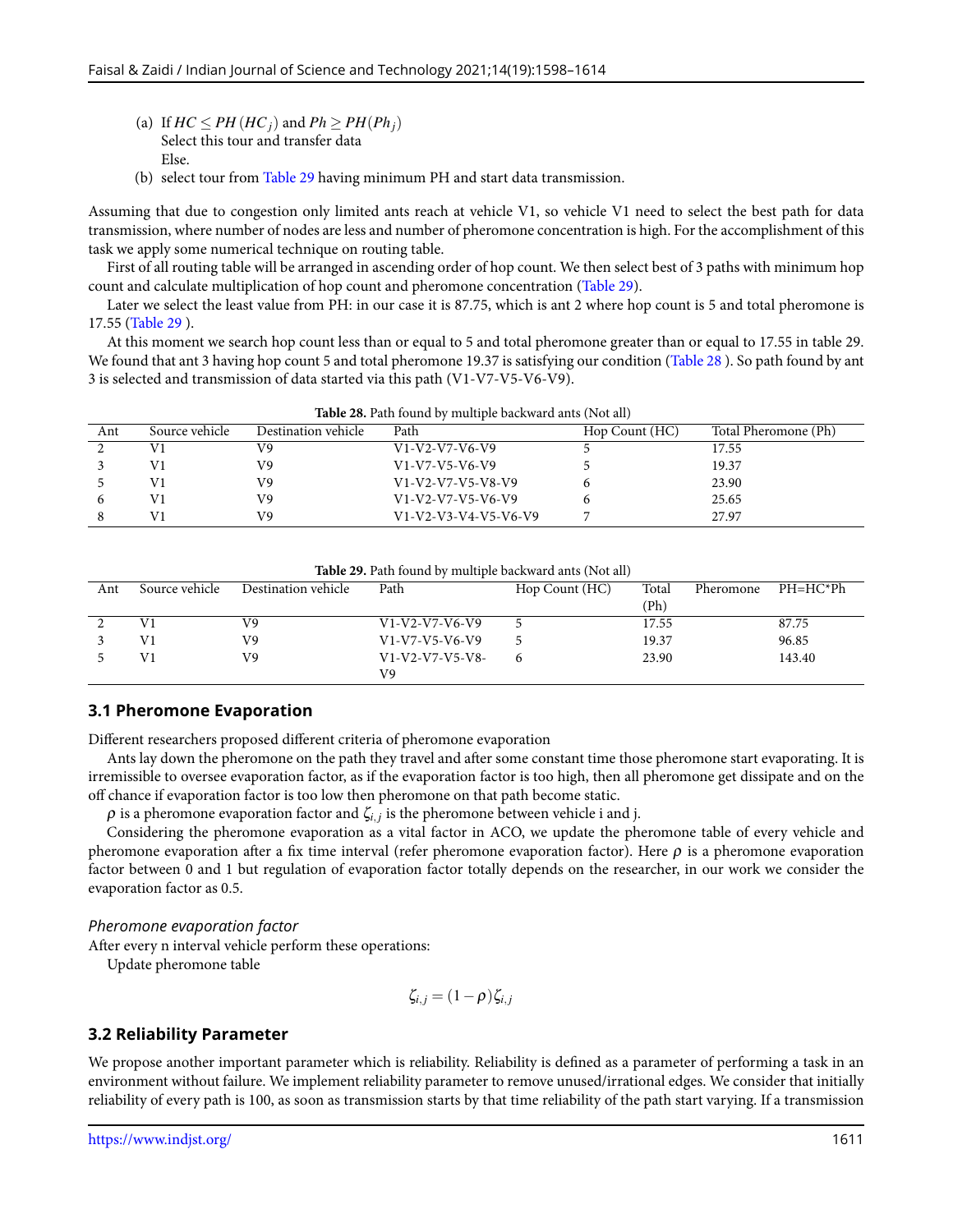is successful, then the reliability of that edge is assigned with 100 and if the transmission via that path is unsuccessful then we degrade the reliability by ξ . In our work we consider ξ as 20, which means after every unsuccessful transmission reliability of path is decreased by 20 and if reliability of path is less than or equal to 40 we will not follow that path. As soon as reliability reaches at 40 vehicles are bound to authenticate that path or search an alternate path. By this method we eliminate broken path and found new and used path for the efficient transmission.

#### *Reliability Parameter*

1. If transmission done: *Reliability*<sub>*i*</sub>,  $j = 100$ 

2. Else:

*Reliability*<sub>*i*</sub>,  $j = 100 - \xi$ 

# **3.3 Flowchart of Proposed Algorithm**



**Fig 4.** Flowchart of Proposed Algorithm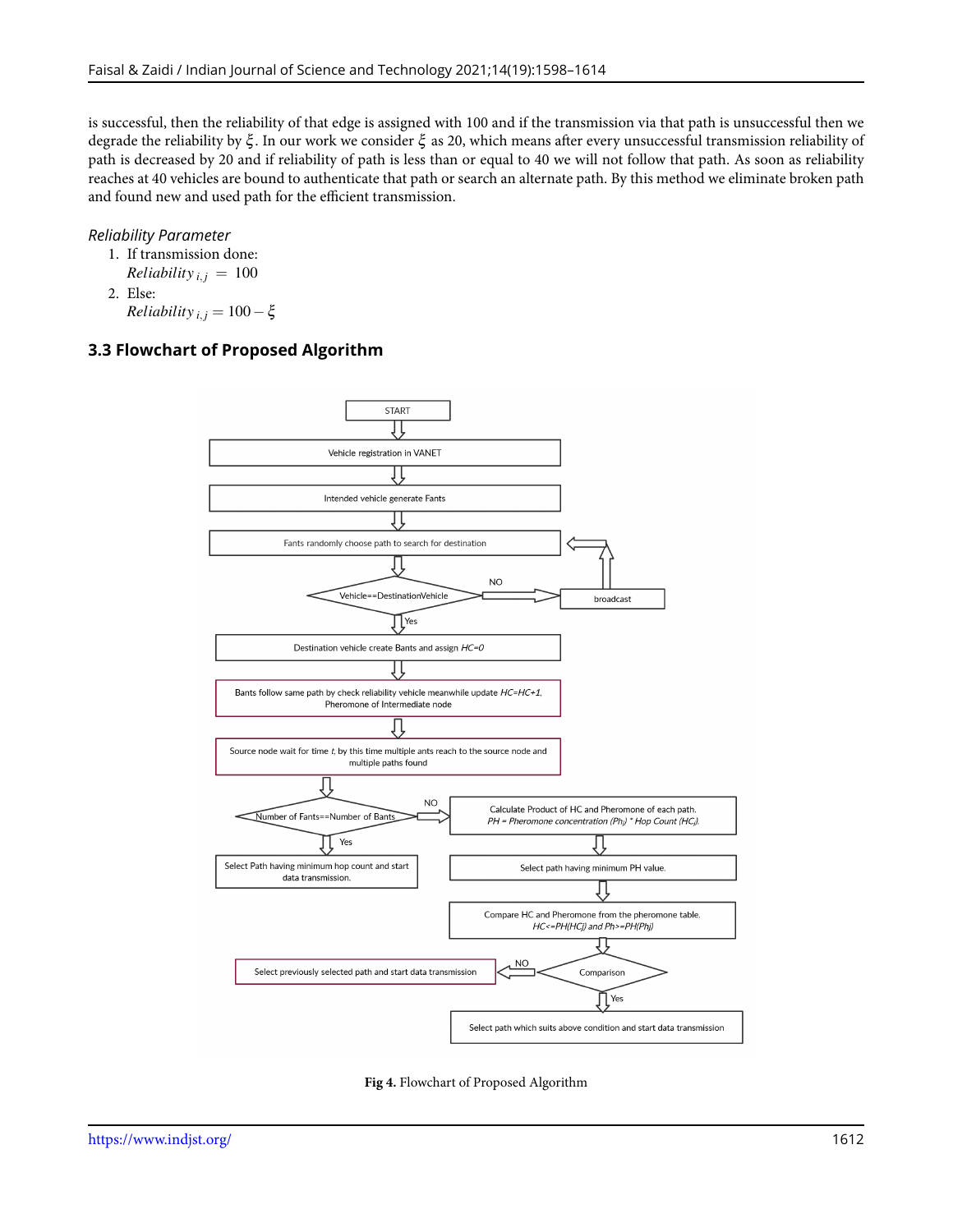# **4 Conclusion**

In this work an optimization technique ACO is used for route discovery and reliability parameter is used to provide efficient data transmission by detecting new path and eliminating broken link in the network. In the future we will propose a technique to identify Sybil nodes in VANET using the ACO. In the given work the authors discovered path from source to destination using Ant Colony Optimization approach. In this approach forward ants check a pheromone table to find destination node. After exploring multiple paths the forward ants reached the destination node, then checked for the validity of the packet and creates backward ants. The backward ants, update the pheromone table using the path followed by forward ants, the hop count is updated and total pheromone concentration is calculated. The reliability parameter checks for valid and invalid edges. It was analyzed that if the reliability of path is less than or equal to 40, the nodes will discard that path and start searching for an alternate path for data transmission. In the past authors have proposed a modified ACO with DBA for computation of the distance between the vehicles but reliability was not analyzed. In future, we will extend the work of discovering the distance between the vehicles using evolutionary approach.

# **References**

- <span id="page-15-0"></span>1) Ghori MR, Zamli KZ, Quosthoni N, Hisyam M, Montaser M. Vehicular ad-hoc network (VANET): Review. In: IEEE International Conference on Innovative Research and Development (ICIRD). 2018;p. 1–6. Available from: <https://doi.org/10.1109/ICIRD.2018.8376311>.
- <span id="page-15-1"></span>2) Hu S, Jia Y, She C. Performance Analysis of VANET Routing Protocols and Implementation of a VANET Terminal. In: International Conference on Computer Technology, Electronics and Communication (ICCTEC). 2017;p. 1248–1252. Available from: <https://doi.org/10.1109/ICCTEC.2017.00272>.
- <span id="page-15-2"></span>3) Ramamoorthy R, Thangavelu M. An improved distance-based ant colony optimization routing for vehicular ad hoc networks. *International Journal of Communication Systems*. 2020;33(14):e4502. Available from: [https://dx.doi.org/10.1002/dac.4502.](https://dx.doi.org/10.1002/dac.4502)
- <span id="page-15-3"></span>4) Gawas MA, Govekar SS. A novel selective cross layer based routing scheme using ACO method for vehicular networks. *Journal of Network and Computer Applications*. 2019;143:34–46. Available from: <https://dx.doi.org/10.1016/j.jnca.2019.05.010>.
- <span id="page-15-4"></span>5) Dahan F, Hindi KE, Mathkour H, AlSalman H. Dynamic Flying Ant Colony Optimization (DFACO) for Solving the Traveling Salesman Problem. *Sensors*. 2019;19(8):1–28. Available from: <https://dx.doi.org/10.3390/s19081837>.
- <span id="page-15-5"></span>6) Kumar P, Verma A, Singhal P. VANET Protocols with Challenges- A Review. In: 2019 6th International Conference on Computing for Sustainable Global Development (INDIACom). 2019;p. 598–602. Available from: [https://ieeexplore.org.ieee.org/document/8991260.](https://ieeexplore.org.ieee.org/document/8991260)
- <span id="page-15-6"></span>7) Zaidi T, Faisal S. An Overview: Various Attacks in VANET. In: 4th International Conference on Computing Communication and Automation (ICCCA). 2018;p. 1–6. Available from: <https://doi.org/10.1109/CCAA.2018.8777538>.
- <span id="page-15-7"></span>8) Khoza E, Tu C, Owolawi PA. Decreasing Traffic Congestion in VANETs Using an Improved Hybrid Ant Colony Optimization Algorithm. *Journal of Communications*. 2020;15(9):676–686. Available from: [https://dx.doi.org/10.12720/jcm.15.9.676-686.](https://dx.doi.org/10.12720/jcm.15.9.676-686)
- <span id="page-15-8"></span>9) S SS, S VCS. A Multi-agent Ant Colony Optimization Algorithm for Effective Vehicular Traffic Management. In: Tan Y, Shi' Y, Tuba M, editors. ICSI 2020: Advances in Swarm Intelligence . Springer. 2020;p. 640–647. Available from: [https://doi.org/10.1007/978-3-030-53956-6\\_59](https://doi.org/10.1007/978-3-030-53956-6_59).
- <span id="page-15-9"></span>10) Kanellopoulos D, Sharma VK. Survey on Power-Aware Optimization Solutions for MANETs. *Electronics*. 2020;9(7). Available from: [https://dx.doi.org/](https://dx.doi.org/10.3390/electronics9071129) [10.3390/electronics9071129.](https://dx.doi.org/10.3390/electronics9071129)
- <span id="page-15-10"></span>11) Jindal V, Bedi P. An improved hybrid ant particle optimization (IHAPO) algorithm for reducing travel time in VANETs. *Applied Soft Computing*. 2018;64:526–535. Available from: <https://dx.doi.org/10.1016/j.asoc.2017.12.038>.
- <span id="page-15-11"></span>12) Srivastava A, Prakash A, Tripathi R. An adaptive intersection selection mechanism using ant Colony optimization for efficient data dissemination in urban VANET. *Peer-to-Peer Networking and Applications*. 2020;13:1375–1393. Available from: <https://doi.org/10.1007/s12083-020-00892-8>.
- <span id="page-15-12"></span>13) Iwendi C, Uddin M, Ansere JA, Nkurunziza P, Anajemba JH, Bashir AK. On Detection of Sybil Attack in Large-Scale VANETs Using Spider-Monkey Technique. *IEEE Access*. 2018;6:47258–47267. Available from: <https://dx.doi.org/10.1109/access.2018.2864111>.
- <span id="page-15-13"></span>14) Hajlaoui R, Alsolami E, Moulahi T, Guyennet H. Construction of a stable vehicular ad hoc network based on hybrid genetic algorithm. *Telecommunication Systems*. 2019;71(3):433–445. Available from: [https://dx.doi.org/10.1007/s11235-018-0513-6.](https://dx.doi.org/10.1007/s11235-018-0513-6)
- <span id="page-15-14"></span>15) Mavrovouniotis M, Li C, Yang S. A survey of swarm intelligence for dynamic optimization: Algorithms and applications. *Swarm and Evolutionary Computation*. 2017;33:1–17. Available from: [https://dx.doi.org/10.1016/j.swevo.2016.12.005.](https://dx.doi.org/10.1016/j.swevo.2016.12.005)
- <span id="page-15-15"></span>16) Faisal S, Zaidi T. Timestamp Based Detection of Sybil Attack in VANET". *International Journal of Network Security*. 2020;22(3):399–410. Available from: [10.6633/IJNS.202005\\_22\(3\).05.](10.6633/IJNS.202005_22(3).05)
- <span id="page-15-16"></span>17) Elhoseny M. Intelligent firefly-based algorithm with Levy distribution (FF-L) for multicast routing in vehicular communications. *Expert Systems with Applications*. 2020;140(112889). Available from: <https://dx.doi.org/10.1016/j.eswa.2019.112889>.
- <span id="page-15-17"></span>18) Bao X, Li H, Zhao G, Chang L, Zhou J, Y L. Efficient clustering V2V routing based on PSO in VANETs. *Measurement*. 2020;152(107306). Available from: [https://doi.org/10.1016/j.measurement.2019.107306.](https://doi.org/10.1016/j.measurement.2019.107306)
- <span id="page-15-18"></span>19) Du B, Wei Q, Liu R. An improved quantum-behaved particle swarm optimization for endmember extraction. *Transactions on Geoscience and Remote Sensing*. 2019;57(8):6003–6017. Available from: <https://doi.org/10.1109/TGRS.2019.2903875>.
- <span id="page-15-19"></span>20) Shrestha R, Bajracharya R, Nam SY. Challenges of Future VANET and Cloud-Based Approaches. *Wireless Communications and Mobile Computing*. 2018;2018:1–15. Available from: [https://dx.doi.org/10.1155/2018/5603518.](https://dx.doi.org/10.1155/2018/5603518)
- <span id="page-15-20"></span>21) Tong L, Du B, Liu R, Zhang L. An Improved Multiobjective Discrete Particle Swarm Optimization for Hyperspectral Endmember Extraction. *IEEE Transactions on Geoscience and Remote Sensing*. 2019;57(10):7872–7882. Available from: <https://dx.doi.org/10.1109/tgrs.2019.2917001>.
- <span id="page-15-21"></span>22) Xu M, Du B, Fan Y. Endmember Extraction From Highly Mixed Data Using Linear Mixture Model Constrained Particle Swarm Optimization. *IEEE Transactions on Geoscience and Remote Sensing*. 2019;57(8):5502–5511. Available from: <https://dx.doi.org/10.1109/tgrs.2019.2899826>.
- <span id="page-15-22"></span>23) Bello-Salau H, Aibinu AM, Wang Z, Onumanyi AJ, Onwuka EN, Dukiya JJ. An optimized routing algorithm for vehicle ad-hoc networks. *Engineering Science and Technology, an International Journal*. 2019;22(3):754–766. Available from: [https://dx.doi.org/10.1016/j.jestch.2019.01.016.](https://dx.doi.org/10.1016/j.jestch.2019.01.016)
- <span id="page-15-23"></span>24) Katsaros K, Dianati M, Tafazolli R, Kernchen R. CLWPR-a novel cross-layer optimized position based routing protocol for VANETs. *Vehicular Networking Conference (VNC)*. 2011;p. 139–146. Available from: [https://dx.doi.org/10.1109/VNC.2011.6117135.](https://dx.doi.org/10.1109/VNC.2011.6117135)